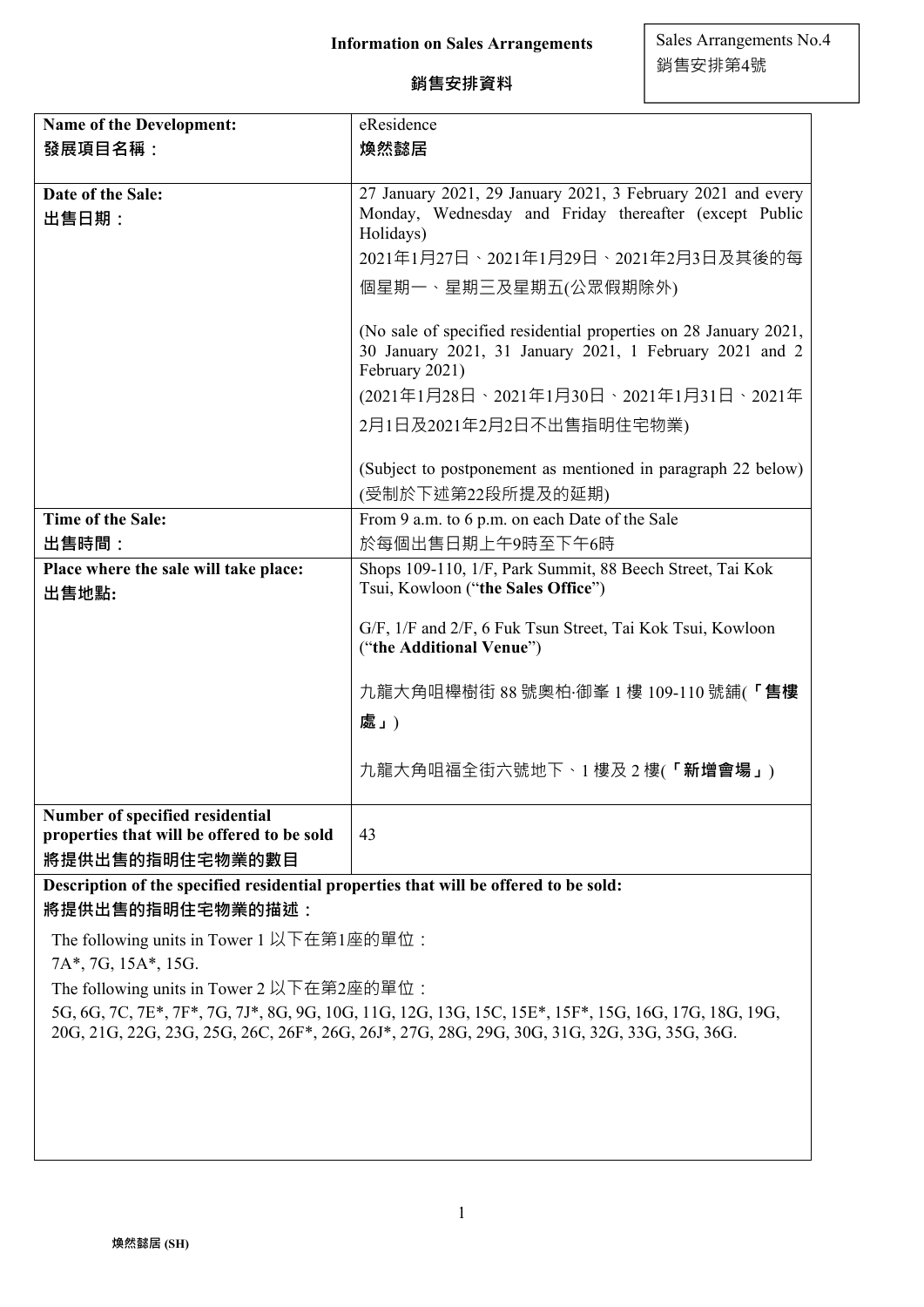**The method to be used to determine the order of priority in which each of the persons interested in purchasing any of the specified residential properties may select the residential property that the person wishes to purchase:** 

**將會使用何種方法,決定有意購買該等指明住宅物業的每名人士可揀選其意欲購買的住宅物業的優先**

**次序:**

## **A. Priority for Flat Selection**

- 1. Each applicant under the Vendor's Starter Homes Pilot Project for Hong Kong Residents ("**the SH Project**") has been allotted with a priority number ("**Priority Number**") which was generated by a computer random assignment on 11 December 2020 and the list of assigned priority numbers of each applicant has been announced and available for inspection at the Vendor's designated website for the Development (www.eresidence.hk ) since 11 December 2020.
- 2. After the said computer random assignment, Hong Kong Housing Society ("**HS**"), being the applications assessment organization appointed by the Vendor for the SH Project, has conducted assessment and interviews of the applicants from 18 December 2020 in order to verify and ascertain that the applicants meet the eligibility criteria of the SH Project set out in the Application Guide of the SH Project ("**the Application Guide**").
- 3. Only applicants who meet the eligibility criteria of the SH Project set out in the Application Guide as verified by HS ("**Eligible Applicants**") shall be eligible to select and purchase the specified residential properties in the manner as more particularly set out hereinbelow. The Eligible Applicants should receive a written notice for statutory declaration and flat selection issued by the Vendor ("**the Invitation**  Letter") on or after 19 January 2021 informing the Eligible Applicant of the assigned date and time ("**the Registration Time Slot**") that he/she shall attend the Sales Office for selection and purchase of the specified residential properties. Whether an Eligible Applicant having been invited for flat selection under the SH Project would successfully acquire a residential unit under the SH Project is subject to his/her flat selection priority and the sale conditions.
- 4. Each Eligible Applicant has been allocated to either of the following 2 categories of applications ("**the Categories**") (as defined in the Application Guide):

| Category of Applications    |                          |  |  |
|-----------------------------|--------------------------|--|--|
| Category 1:                 | <b>Family Applicants</b> |  |  |
| $\blacksquare$ Category 2 : | One-Person Applicants    |  |  |

- 5. An Eligible Applicant from Category 1 (Family Applicants) may choose to add one of the adult family members included in the submitted application form for the SH Project ("**the Application Form**") as purchaser ("**the Additional Purchaser**") provided that the ownership shall be in the form of joint tenancy. An Eligible Applicant from Category 2 (One-Person Applicants) can only purchase specified residential properties marked with \* in the above. An Eligible Applicant from Category 1 (Family Applicants) can purchase any specified residential properties offered to be sold under these Sales Arrangements No. 4.
- 6. Eligible Applicants will be divided into groups ("the Groups") according to their Priority Numbers and shall be arranged to select and purchase the specified residential properties in batches in the order of priority according to their Priority Numbers.
- 7. After all specified residential properties marked with \* in the above have been selected and purchased, the Vendor will not issue further Invitation Letters to the Eligible Applicants from Category 2 (One-Person Applicants) with later Priority Numbers for flat selection under the SH Project. After all specified residential properties have been selected and purchased, the Vendor will not issue further Invitation Letters to the Eligible Applicants in both Categories with later Priority Numbers for flat selection under the SH Project.
- 8. In case of disputes regarding the order of priority for flat selection, the decision of the Vendor shall be final and conclusive.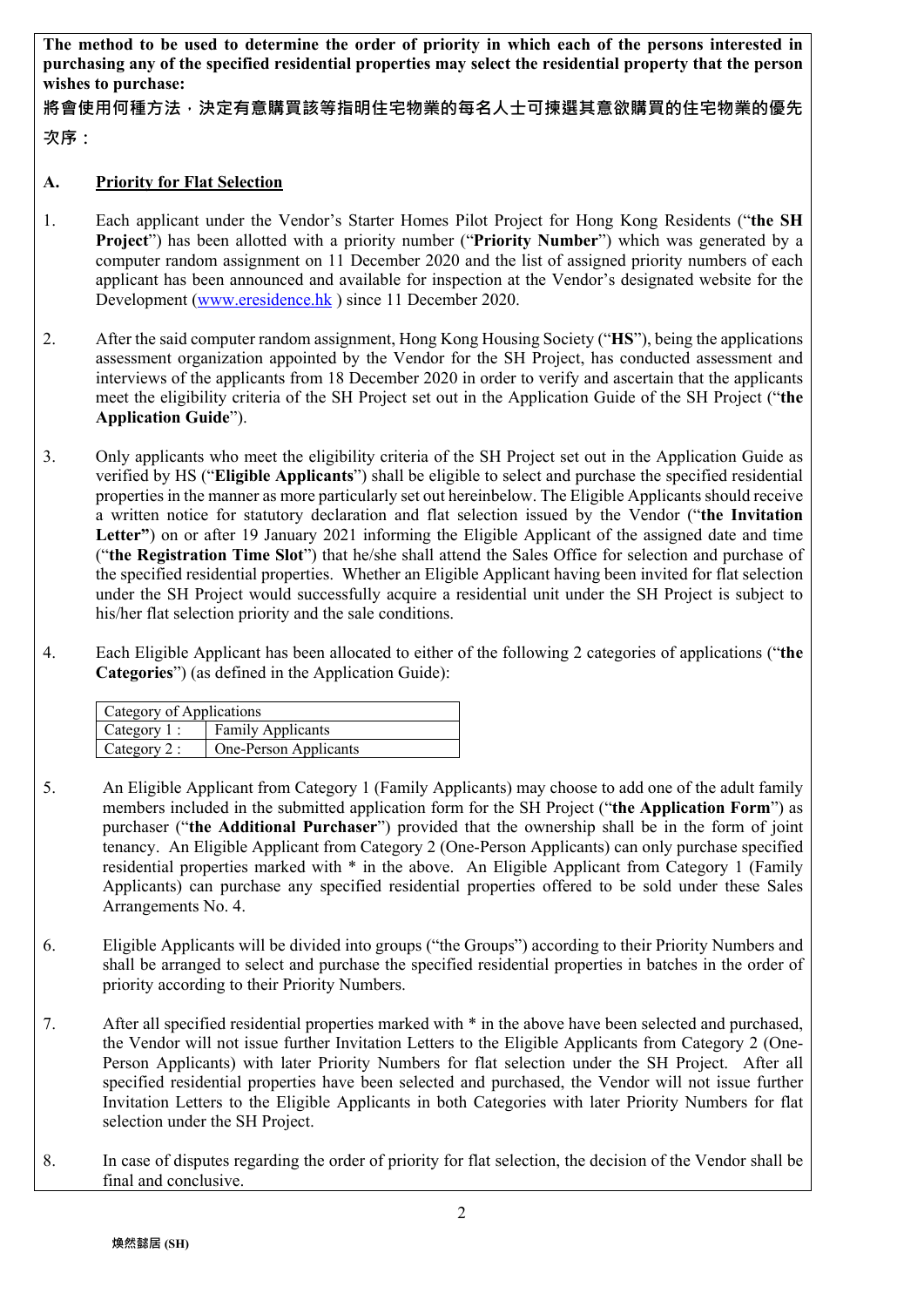#### **B. Flat Selection Arrangements**

## 9. Registration:

- 9.1 Eligible Applicants together with all the family members (if applicable) who are aged 18 or above included in their Application Forms (**"Adult Family Members**") shall **personally attend** the Sales Office at the Registration Time Slots as stipulated in the Invitation Letter issued by the Vendor.
- 9.2 Each Eligible Applicant together with all his/her Adult Family Members (if applicable) must bring along the following documents when they attend the Sales Office for registration:
	- (i) their Hong Kong Identity Card(s);
	- (ii) the Invitation Letter;
	- (iii) a cashier's order issued in favour of **"Deacons"** for the sum of HK\$100,000 for payment of part of the preliminary deposit payable upon signing of the Preliminary Agreement for Sale and Purchase; and
	- (iv) a blank cheque for payment of the balance of the said preliminary deposit.
- 9.3 The Vendor reserves its right to reject the registration of Eligible Applicants and/or their Adult Family Members if the Eligible Applicants and/or their Adult Family Members do not meet the specific requirements of the Paragraphs 9.1 and 9.2 above or the identities of Eligible Applicants and/or his/her Adult Family Members cannot be confirmed and verified by the Vendor.

#### 10. Statutory Declaration(s):

Each Eligible Applicant together with all his/her Adult Family Members (if applicable) whose identities have been verified by the Vendor after registration shall proceed to make statutory declarations under the laws of Hong Kong at the Sales Office declaring and affirming that all the information and documentation supporting his/her application under the SH Project are true, correct and accurate to the best of their knowledge.

- 11. Flat Selection:
	- 11.1 After completion of the statutory declaration procedure as mentioned in Paragraph 10 above, the Eligible Applicants under the same Group shall proceed to select any of the specified residential properties which are still available at the time of selection in the order of priority according to their respective Priority Numbers.
	- 11.2 Each Eligible Applicant together with the Additional Purchaser (if applicable) shall purchase no more than one (1) residential property of the Development.
	- 11.3 If an Eligible Applicant together with the Additional Purchaser (if applicable) has successfully selected any specified residential property, the Eligible Applicant together with the Additional Purchaser (if applicable) will be offered to view the selected specified residential property prior to entering into the Preliminary Agreement for Sale and Purchase.
	- 11.4 If an Eligible Applicant together with the Additional Purchaser (if applicable) has successfully selected a specified residential property, after the viewing of the selected specified residential property referred to in Paragraph 11.3 (or after the Eligible Applicant together with the Additional Purchaser (if applicable) decide not to view the selected specified residential property), the Eligible Applicant together with the Additional Purchaser (if applicable) shall personally enter into a Preliminary Agreement for Sale and Purchase of the selected specified residential property with the Vendor forthwith. If the Eligible Applicant together with the Additional Purchaser (if applicable) shall fail to enter into a Preliminary Agreement for Sale and Purchase for the selected specified residential property on the same date of flat selection before close of the Sales Office, the Eligible Applicant together with the Additional Purchaser (if applicable) shall be immediately disqualified from selecting and purchasing any specified residential property and the selection of specified residential property made by them shall be cancelled.
	- 11.5 If by the time of completion of registration, verification of identities and statutory declaration procedures for all the Eligible Applicants of a Group, the Eligible Applicants of the previous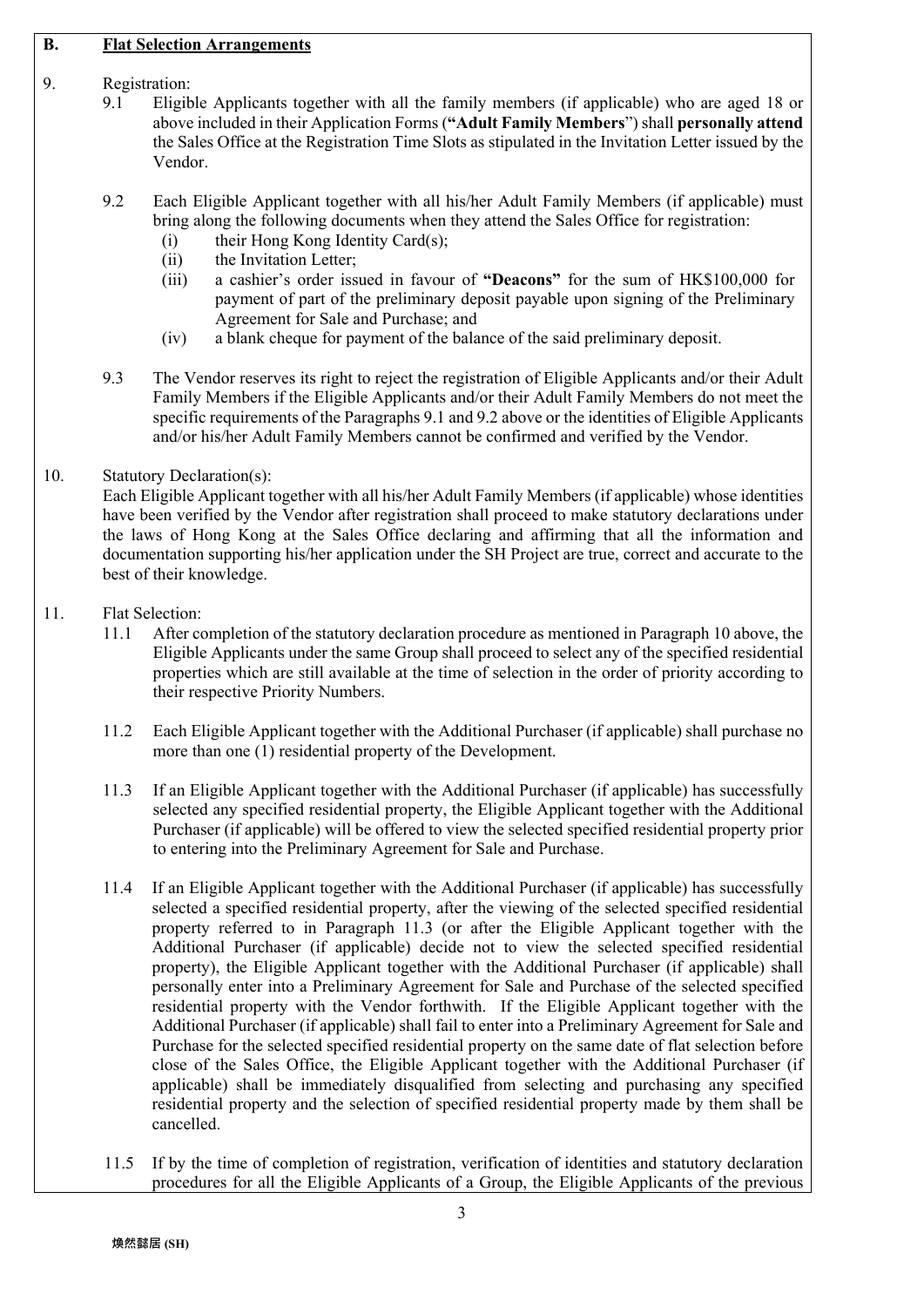Group(s) have not yet finished the selection of specified residential properties, the selection and sale of specified residential properties for that Group shall not commence until the Eligible Applicants of the previous Group(s) have finished the selection of specified residential properties.

- 12. Arrangements for Late Arrivals or Failure to Turn Up at the Registration Time Slot as stipulated in the Invitation Letter issued by the Vendor (Subject to Postponement as mentioned in Paragraphs 13 and 22):
	- 12.1 Subject to Paragraphs 12.2 to 12.4 below, if any Eligible Applicant together with all his/her Adult Family Members (including the Additional Purchaser) (if applicable) shall arrive at the Sales Office with all the documents mentioned in Paragraph 9.2 above on the designated date for selection and purchase later than the Registration Time Slot set out in the Invitation Letter, such Eligible Applicant shall be reassigned to the earliest Group whose registration time slot has started but not yet expired at the time of arrival of such Eligible Applicant. Such Eligible Applicant together with all his/her adult Family Members (including the Additional Purchaser) (if applicable) shall proceed with registration, verification of identities and statutory declaration procedures at the registration time slot for the Group which he/she has been reassigned to and then proceed to select any of the specified residential properties which are still available at the time of selection in the order of priority according to his/her Priority Number.
	- 12.2 If any Eligible Applicant together with all his/her Adult Family Members (including the Additional Purchaser) (if applicable) shall arrive at the Sales Office and bring along all the documents mentioned in Paragraph 9.2 above on the designated date for selection and purchase at a time later than the Registration Time Slot for the last Group of that date but at or before 3:00 p.m., such Eligible Applicant together with all his/her Adult Family Members (including the Additional Purchaser) (if applicable) shall be arranged to proceed with registration, verification of identities and statutory declaration procedures after arrival and then proceed to select the specified residential properties which are still available at the time of selection after completion of selection of specified residential properties by the last Group of that date in the order of priority according to such Eligible Applicant's time of arrival at the Sales Office according to the Vendor's record.
	- 12.3 If any Eligible Applicant together with all his/her Adult Family Members (including the Additional Purchaser) (if applicable) shall arrive at the Sales Office and bring along all the documents mentioned in Paragraph 9.2 above on the designated date for selection and purchase later than 3:00 p.m. but at or before 6:00 p.m., such Eligible Applicant shall be reassigned to the registration time slot at 9:00 a.m. to 9:15 a.m. of the immediately following date of sale. Such Eligible Applicant together with all his/her Adult Family Members (including the Additional Purchaser) (if applicable) shall bring along all the documents mentioned in Paragraph 9.2 above and attend the Sales Office at the reassigned registration time slot of the immediately following date of sale to proceed with registration, verification of identities and statutory declaration procedures and then proceed to select any of the specified residential properties which are still available at the time of selection in the order of priority according to his/her Priority Number.
	- 12.4 If any Eligible Applicant together with all his/her Adult Family Members (including the Additional Purchaser) (if applicable) shall fail to arrive at the Sales Office and bring along all the documents mentioned in Paragraph 9.2 above before 6:00 p.m. on the designated date for selection and purchase set out in the Invitation Letter (subject to postponement as mentioned in Paragraphs 13 and 22 below)**, such Eligible Applicant will be deemed as giving up his chance of flat selection under the SH Project**. All paid application fee will not be refunded nor be transferred.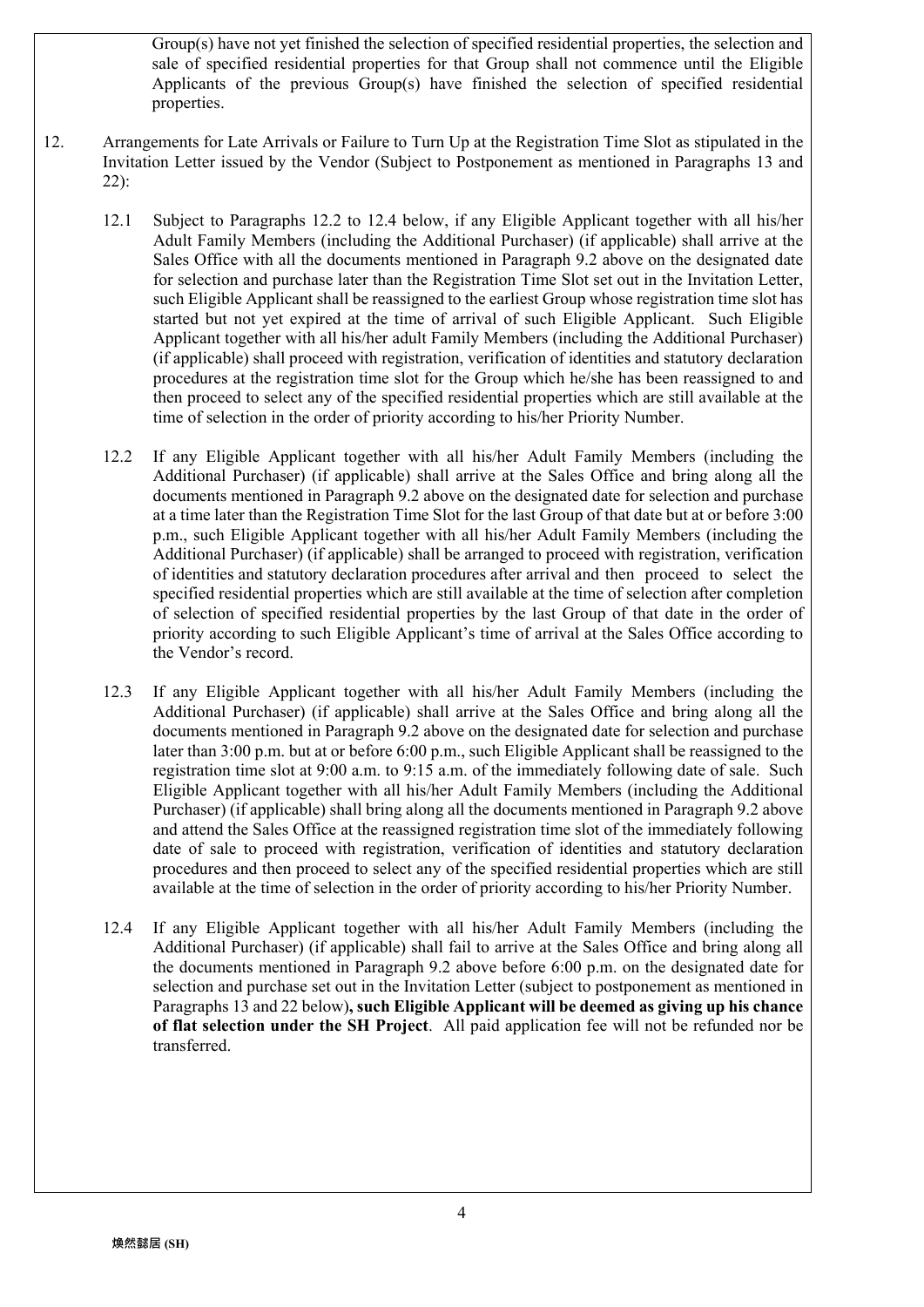- 12.5 Any Eligible Applicant who has been assigned with Registration Time Slot in the Invitation Letter but whose eligibility to select and purchase the specified residential properties under the SH Project is only confirmed after such Registration Time Slot, at the Vendor's sole and absolute discretion, the Vendor may reassign the Eligible Applicant to a subsequent Group for flat selection on a later date. Also, should such reassignment of such Eligible Applicant to a subsequent Group take place, the Vendor does not guarantee that there would still be available specified residential properties for such Eligible Applicant for selection and there is possibility that the preferred specified residential property of such Eligible Applicant would have already been selected by other Eligible Applicants who are in lower priorities than such Eligible Applicant.
- 13. Change of Appointment Date for Flat Selection:

If an Eligible Applicant needs to change the appointment date for flat selection (the appointment can only be postponed but cannot be advanced), the Eligible Applicant has to seek the Vendor's approval at or before 6:00 p.m. on his/her appointment date. The Eligible Applicant's priority for flat selection under the SH Project as originally assigned to him/her will be overtaken by other applicants with lower priority accordingly. The Vendor shall have the absolute discretion to reject any application for change of appointment date for flat selection without giving any reason therefor. The Vendor does not guarantee that there would still be available specified residential properties for such Eligible Applicant for selection after the change of the appointment date for flat selection. Eligible Applicants can call : 2363 2283 during the office hours (Monday to Friday from 9:00 a.m. to 6:00 p.m., except Public Holidays) of the Vendor to request for making the change of appointment date for flat selection.

14. Failure to Purchase a Specified Residential Property While Available:

If an Eligible Applicant turns up at the Sales Office at the assigned registration time slot, proceeds with the registration and makes statutory declaration but fails to select and purchase a specified residential property under the SH Project while there are still specified residential properties available for selection and purchase by Eligible Applicants of his/her Category, except for cases mentioned in Paragraph 19.3 below, that Eligible Applicant shall be deemed as giving up his/her chance of flat selection under the SH Project and will not be given another chance for flat selection under the SH Project again under the same Category. All paid application fee will not be refunded nor be transferred.

- 15. Sales Arrangement for Releasing Specified Residential Property Following Cancellation of Selection or Termination of PASP:
	- 15.1 If the Eligible Applicant together with the Additional Purchaser (if applicable) shall fail to enter into a Preliminary Agreement for Sale and Purchase (**"PASP"**) for the selected specified residential property forthwith, the Eligible Applicant together with the Additional Purchaser (if applicable) shall be immediately disqualified from selecting and purchasing the specified residential property and the selection of specified residential property made by them shall be cancelled. Unless the sale under these Sales Arrangements No. 4 has been suspended, the said selected specified residential property will be released by the Vendor for selection by other Eligible Applicants on the immediately following date of sale upon completion of the relevant procedures for cancellation of the flat selection.
	- 15.2 If the Eligible Applicant together with the Additional Purchaser (if applicable) who has successfully signed a PASP for the selected specified residential property fails to enter into the Agreement for Sale and Purchase ("**ASP**") eventually, the said selected specified residential property will be taken back by the Vendor and, unless the sale under these Sales Arrangements No. 4 has been suspended, be released for selection by other Eligible Applicants on the immediately following date of sale upon completion of the relevant procedures for termination of PASP.
	- 15.3 For the avoidance of doubt, the Vendor shall have the right to amend these sales arrangements and/or issue new sales arrangements from time to time to suspend the flat sale or to offer the said specified residential property(ies) taken back or released for sale to any Eligible Applicant(s) at such time and by such method as the Vendor sees fit.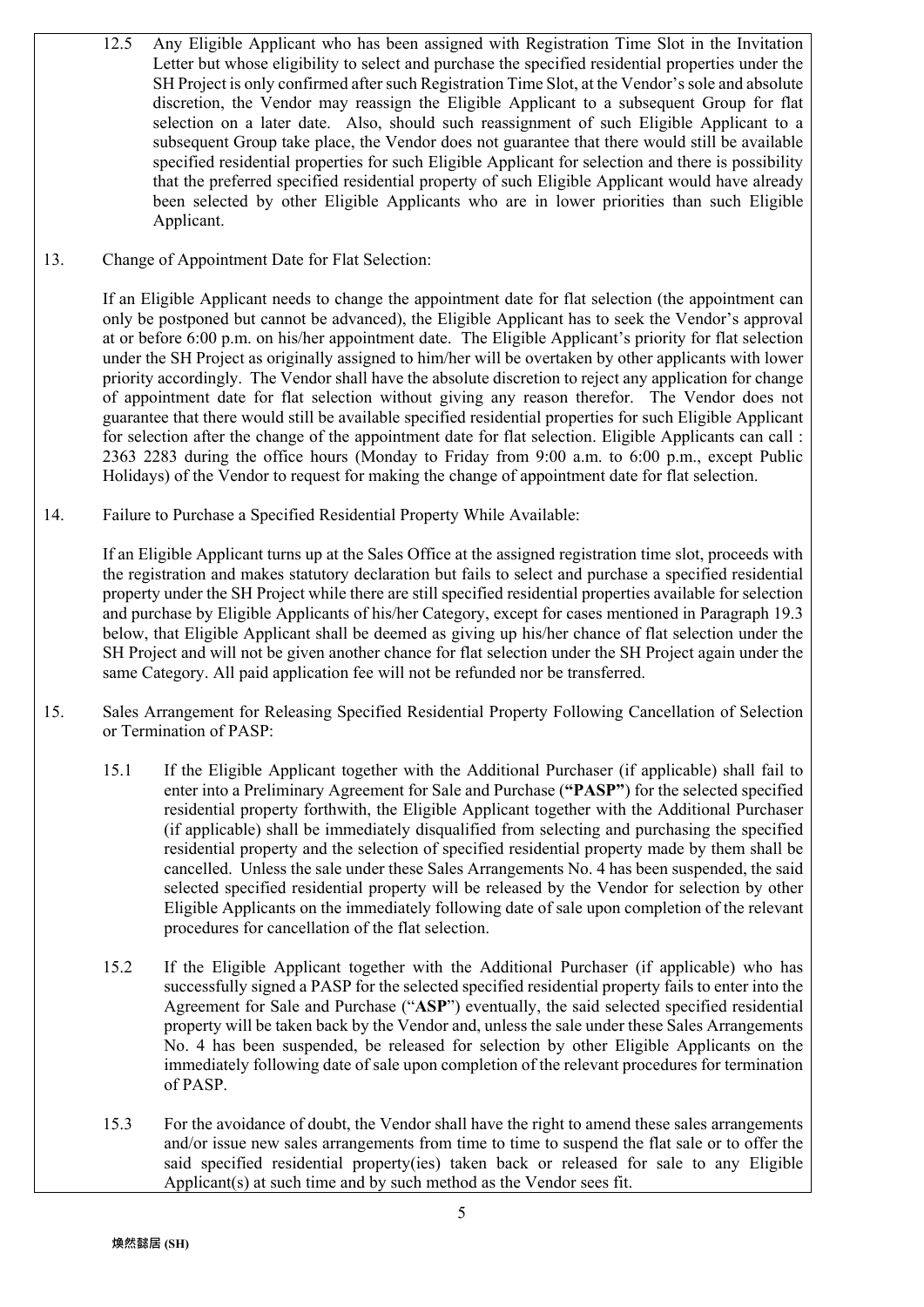16. Cancellation of PASP and ASP if an Applicant and Family Member(s) (if applicable) is/are proven to be ineligible:

After the signing of the PASP, if an applicant and family member(s) (if applicable) is/are proved to be ineligible for the SH Project, the PASP and the ASP already signed will be terminated immediately and all application fees and the payment (which is no more than 10% of the Purchase Price) paid in respect of the purchase of the specified residential property will be forfeited.

- 17. The Vendor may, for the purpose of logistics, efficiency, convenience, safety and/or other reasons, make use of the Additional Venue as the venue for the signing of the PASP by some of the Eligible Applicants and/or the Additional Purchasers (if applicable). In that respect, the Vendor has the right to make announcements at the Sales Office and the Additional Venue (when appropriate) to arrange some of the Eligible Applicants and/or the Additional Purchasers to the Additional Venue for signing the PASP.
- 18. The Vendor reserves the right at any time, for the purposes of maintaining order at the Sales Office and/or the Additional Venue and/or facilitating smooth sale of the specified residential properties, to adjust the registration time slot for any Group. Any changes to the registration time slot(s) will be posted at the Sales Office. Eligible Applicants will not be notified separately of such changes.
- 19. Arrangements after all specified residential properties marked with \* have been selected:
	- 19.1 If all the specified residential properties marked with \* set out in the above have been selected during the Registration Time Slot for a particular Group on a particular date of sale (such date of sale and such group are referred to in this Paragraph 19 as "**Relevant Date of Sale**" and "**Relevant Group**"), even if the Invitation Letters have been issued by the Vendor, the Eligible Applicants from Category 2 (One-Person Applicants) of the Relevant Date of Sale whose Registration Time Slot has not yet commenced shall no longer need to attend the Sales Office for selection and purchase of specified residential properties at their Registration Time Slots as stipulated in the Invitation Letters.
	- 19.2 All Eligible Applicants from Category 2 (One-Person Applicants) in the Relevant Group and the subsequent Groups of the Relevant Date of Sale who have not selected any specified residential property and have not given up or have not been deemed to be giving up the chance of flat selection according to these sales arrangements shall automatically be arranged by the Vendor to select and purchase any specified residential property(ies) marked with \* which become(s) available for selection again due to the reason referred to in paragraph 15.1 above on the immediately following date of sale. Such Eligible Applicants from Category 2 (One-Person Applicants) will not be deemed as giving up his/her chance of flat selection under the SH Project.
	- 19.3 Even if there are still other specified residential properties available for selection, the Eligible Applicants from Category 1 (Family Applicants) in the Relevant Group or the subsequent Groups of the Relevant Date of Sale may during the selection of specified residential properties decide not to select any of the specified residential properties then available for selection, and request to the Vendor to change the appointment date to the immediately following date of sale. Such Eligible Applicants from Category 1 (Family Applicants) will not be deemed as giving up his/her chance of flat selection under the SH Project. This Paragraph 19.3 does not prejudice the arrangements for change of appointment date by any Eligible Applicants pursuant to Paragraph 13 above.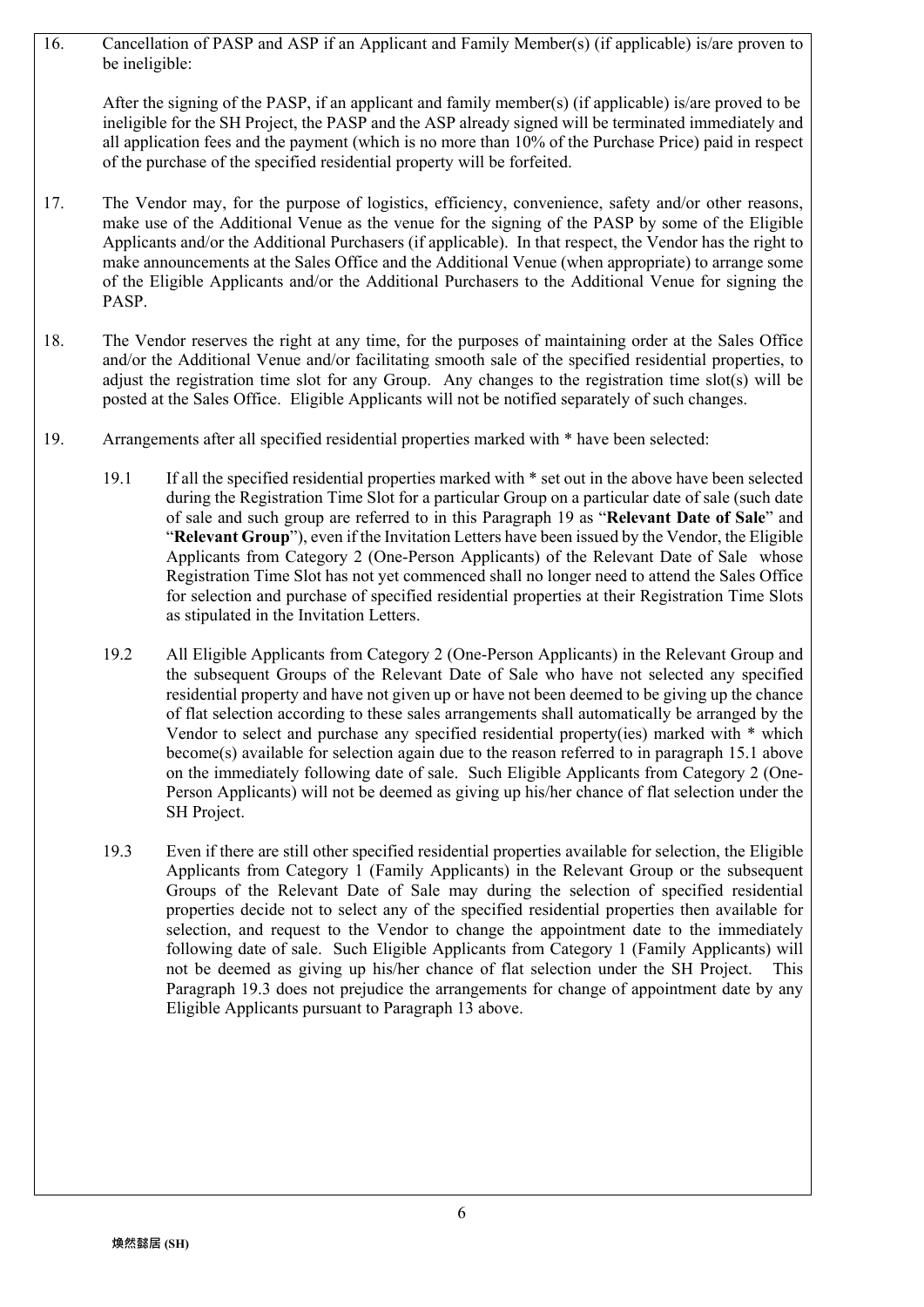- 19.4 Those Eligible Applicants who have been arranged for flat selection on the immediately following date of sale pursuant to Paragraphs 19.2 and 19.3 above and all the Adult Family Members (if applicable) shall bring along the documents mentioned in Paragraph 9.2 above to attend the Sales Office during 9:00 to 9:15 a.m. on the immediately following date of sale for registration, statutory declaration and selection and purchase of the specified residential properties still available for selection at that time according to the procedures described in Paragraph 11 above. If all specified residential properties marked with \* have been selected on the immediately following date of sale, the arrangements under Paragraphs 19.2 and 19.3 above and this Paragraph 19.4 shall repeat.
- 19.5 For the avoidance of doubt, the Vendor does not guarantee that there will be any specified residential properties marked with \* or other specified residential properties available for selection by the Eligible Applicants for selection on the immediately following date of sale. A consumption table relating to the availability of the specified residential properties for selection by Eligible Applicants will be posted by the Vendor at the Sales Office. Eligible Applicants will not be notified separately of the progress of sale of the specified residential properties. All paid application fee will not be refunded nor be transferred. In the event that all specified residential properties have been selected on the Relevant Date of Sale, please refer to the arrangements set out in Paragraph 21 below, and the arrangements in Paragraphs 19.2 to 19.4 above shall not apply.
- 20. If all the specified residential properties set out in the above have been selected before the commencement of the Registration Time Slot for a particular Group on a particular date of sale, even if the Invitation Letters have been issued by the Vendor, the Eligible Applicants within that Group, the subsequent Groups of that date of sale and all Groups of all subsequent dates of sale shall no longer need to attend the Sales Office for selection and purchase of specified residential properties at their Registration Time Slots as stipulated in the Invitation Letters. A consumption table relating to the availability of the specified residential properties for selection by Eligible Applicants will be posted by the Vendor at the Sales Office. Eligible Applicants will not be notified separately of the progress of sale of the specified residential properties. All paid application fee will not be refunded nor be transferred.
- 21. In the event that after all specified residential properties set out in these sales arrangements have been selected on a date of sale, any of the specified residential properties subsequently becomes available for selection again on a later date of sale due to the reason(s) referred to in Paragraphs 15.1 or 15.2, the Vendor shall assign new registration date(s) and time on another date of sale under these Sales Arrangements No.4 (**"Special Registration Time Slots"**) for Eligible Applicants with higher priority who have not purchased any specified residential property and have not given up or have not been deemed to be giving up the chance of flat selection according to these sales arrangements. Eligible Applicants and all the Adult Family Members (if applicable) with the Special Registration Time Slots assigned must bring along the documents mentioned in Paragraph 9.2 above to the Sales Office during their Special Registration Time Slots for registration, statutory declaration and selection and purchase of the specified residential properties still available for selection at that time according to the procedures described in Paragraph 11 above. The list of Special Registration Time Slots to be assigned to the Eligible Applicants will be uploaded by the Vendor to the website (www.eresidence.hk) designated by the Vendor for the Development. Eligible Applicants will not be notified separately of the Special Registration Time Slots. In view of that the number of specified residential properties available for sale pursuant to this paragraph are limited, the Vendor does not guarantee that all Eligible Applicants will be assigned with the Special Registration Time Slots to select and purchase the specified residential properties or Eligible Applicants with the Special Registration Time Slot assigned will be able to purchase any specified residential properties. All paid application fee will not be refunded nor be transferred.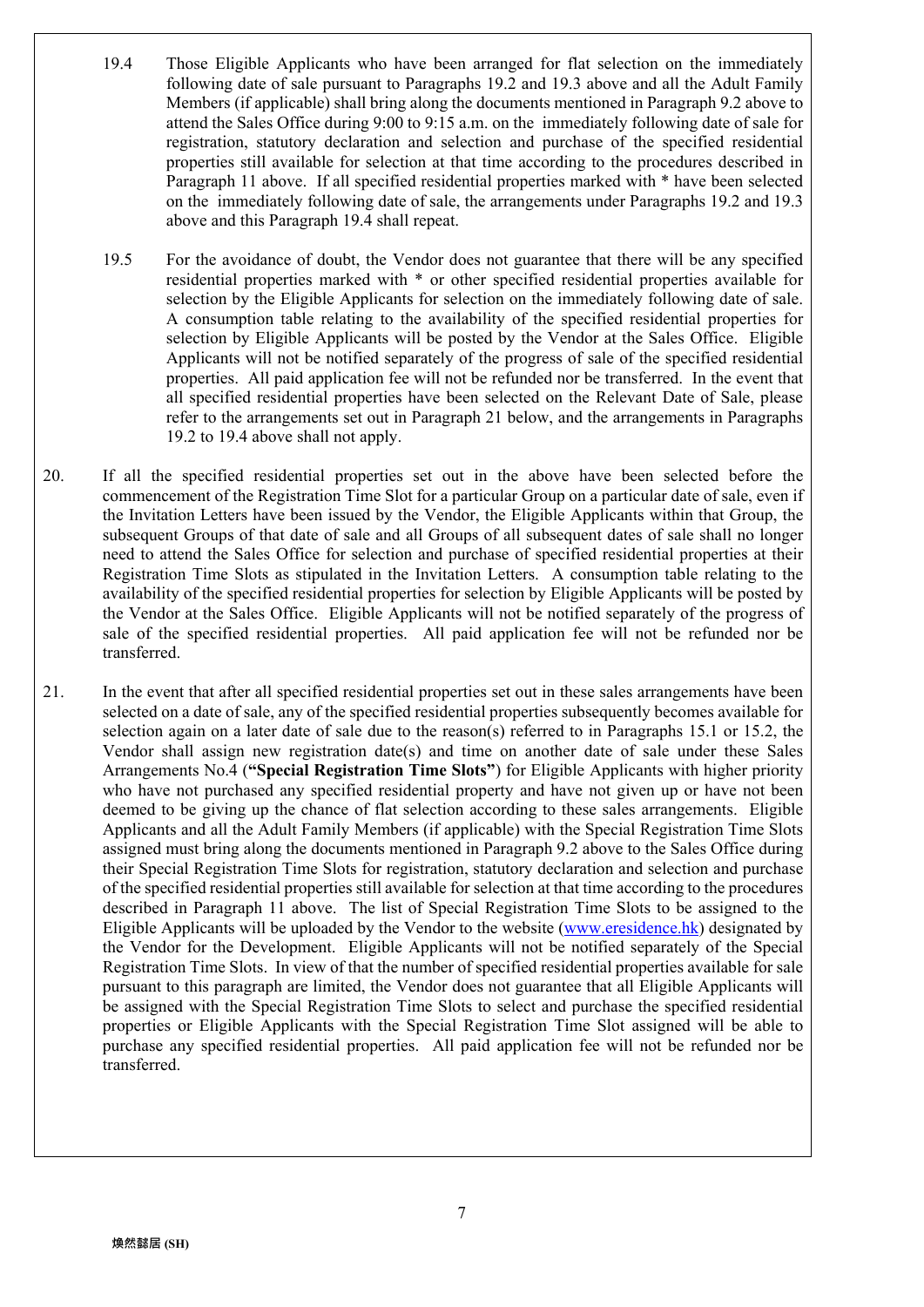In case of disputes regarding the eligibility and the order of priority for selection of the specified residential properties, the decision of the Vendor shall be final and conclusive. For the avoidance of doubt, the Vendor shall have the right to amend these sales arrangements and/or issue new sales arrangements from time to time to suspend the flat sale or to offer such specified residential property(ies) for sale to any Eligible Applicant(s) at such time and by such method as the Vendor sees fit.

22. Special Sales Arrangement under Adverse Weather Conditions:

> Registration for Eligible Applicants by the Vendor at the Sales Office start from 9:00 a.m. to 3:00 p.m. on each date of sale. If Typhoon Cyclone Warning Signal No. 8 or above is hoisted or Black Rainstorm Warning Signal is issued or the Pre-No.8 Special Announcement is issued by the Hong Kong Observatory (**"HKO"**) at any time between 7:00 a.m. to 8:59 a.m. on any date of sale, the Sales Office will be closed temporarily and the processing of registration by the Eligible Applicants of the relevant Group(s) on that day will also be cancelled and postponed to same registration time slot(s) on the next date of sale which does not have Typhoon Cyclone Signal No. 8 or above or Black Rainstorm Warning Signal in force. The registration process of the Groups whose Registration Time Slots are assigned on the subsequent date(s) of sale shall be postponed accordingly.

> If Typhoon Cyclone Warning Signal No. 8 or above is hoisted or Black Rainstorm Warning Signal is issued or the Pre-No.8 Special Announcement is issued by the HKO during registration period from 9:00 a.m. to 3:00 p.m. on any date of sale and the registration of such Group(s) of Eligible Applicants have already started or in process according to the assigned Registration Time Slots, the processing of registration, selection and purchase of the specified residential properties by such Group(s) of Eligible Applicants will continue whereas the procedures of registration, statutory declaration and selection and purchase of specific residential properties by the immediately following Group and the subsequent Group(s) of Eligible Applicants on the same day (**"Affected Eligible Applicants"**) whose registration time slot(s) have not yet commenced will not be processed and will be postponed to same registration time on the next date of sale which does not have Typhoon Cyclone Signal No. 8 or above or Black Rainstorm Warning Signal in force. Eligible Applicants who have been successfully registered by the Vendor shall be arranged for verification of the identities and making of the statutory declarations and then proceed to select the specified residential properties according to their Priority Numbers and Categories. The registration process of the Groups whose Registration Time Slots are assigned on the subsequent date(s) of sale shall be postponed accordingly.

> Since the procedures for flat selection have to be conducted according to the flat selection priority of Eligible Applicants, should registrations / flat selection of Eligible Applicants at an earlier time fail to proceed as scheduled due to the occurrence of warning signals (**"Warning Signals"**) or Pre-No.8 Special Announcement mentioned in the sub-paragraphs above, the Vendor shall start processing the backlogs after resumption of flat sale on the next date of sale which does not have Typhoon Cyclone Signal No. 8 or above or Black Rainstorm Warning Signal in force. The registration process of the Groups whose Registration Time Slots are assigned on the subsequent date(s) of sale shall be postponed accordingly. The special sales arrangement for registration, selection and purchase of the specified residential properties will be illustrated as follows: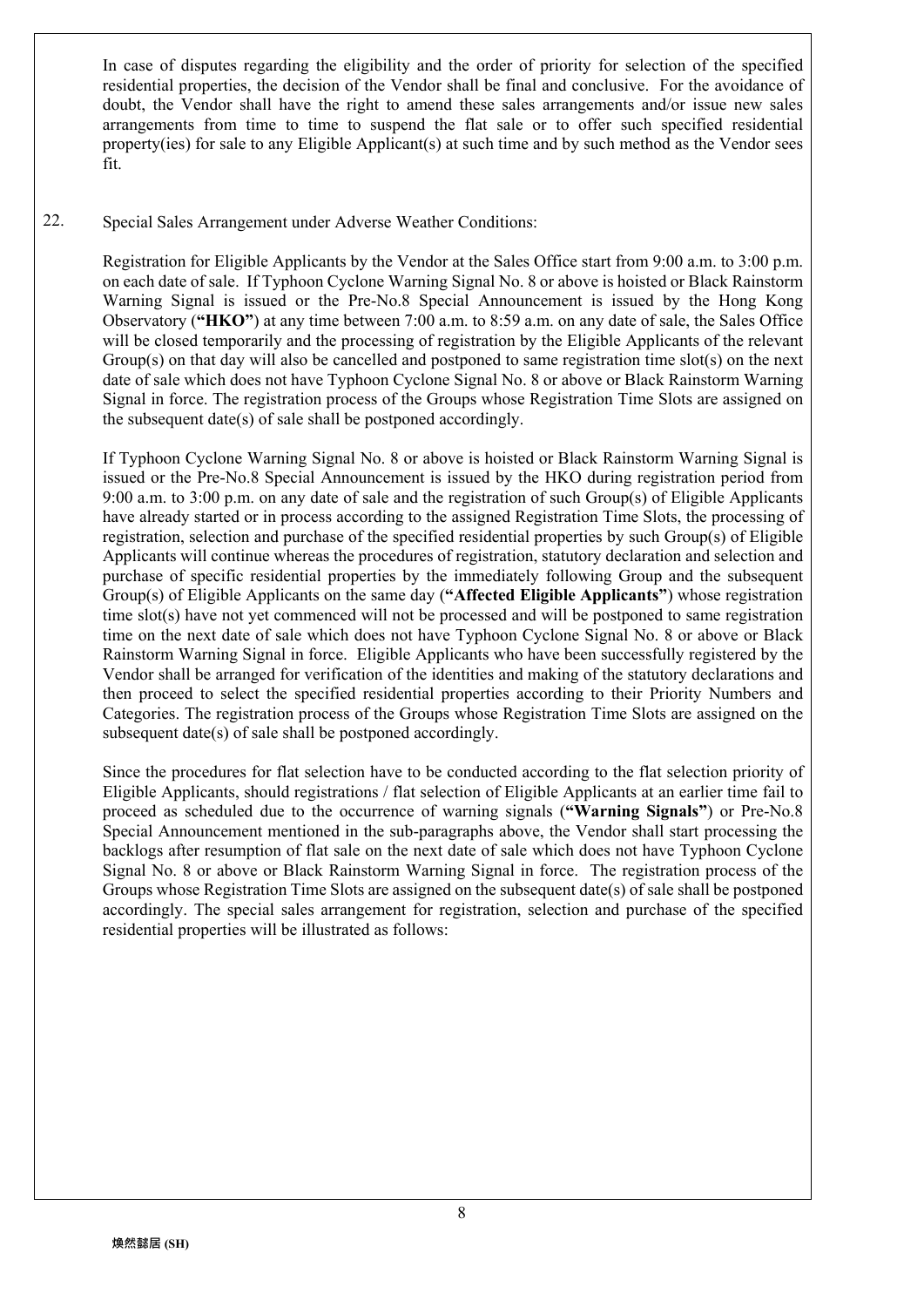| Example<br>1.                                                                                                                                                                                       | Time of Issue /<br>Special<br>Arrangement<br>for<br>Cancellation of<br>registration,<br>statutory<br>declaration and flat selection<br>Warning<br>the<br>Signal<br>8<br>All procedures for registration,<br>Pre-No.<br>statutory declaration and flat<br>Special<br>selection for that date of sale<br>Announcement/<br>will be cancelled. The flat sale<br>Warning<br>the<br>Signal has been<br>will be resumed at 9:00 a.m. on<br>issued/hoisted<br>the next date of sale and the<br><b>HKO</b><br>Vendor clear the backlogs from<br>the<br>by<br>during 7:00 a.m.<br>the day on the next date of sale.<br>to 8:59 a.m. on a<br>registration,<br>All<br>statutory<br>date of sale but<br>declaration and flat selection<br>scheduled for the next date of<br>the<br>Warning<br>Signal has been<br>sale will be postponed to same<br>cancelled before<br>registration time slots on the<br>second next date of sale and so<br>$7:00$ a.m. on the<br>next date of sale<br>on. Please refer to the examples | Assigned Registration<br>Time Slots in the<br>Invitation Letter by<br>the Vendor<br>9:30-9:45 a.m. on that<br>date of sale (e.g.<br>Wednesday, 27<br>January 2021)<br>11:30-11:45 a.m. on | Revised Registration<br>Time Slots due to<br>issue of the Warning<br>Signal<br>9:30-9:45 a.m. on the<br>next date of sale (e.g.<br>Friday, 29 January<br>2021)<br>$11:30-11:45$ a.m. on |                                                                                         |
|-----------------------------------------------------------------------------------------------------------------------------------------------------------------------------------------------------|------------------------------------------------------------------------------------------------------------------------------------------------------------------------------------------------------------------------------------------------------------------------------------------------------------------------------------------------------------------------------------------------------------------------------------------------------------------------------------------------------------------------------------------------------------------------------------------------------------------------------------------------------------------------------------------------------------------------------------------------------------------------------------------------------------------------------------------------------------------------------------------------------------------------------------------------------------------------------------------------------------|-------------------------------------------------------------------------------------------------------------------------------------------------------------------------------------------|-----------------------------------------------------------------------------------------------------------------------------------------------------------------------------------------|-----------------------------------------------------------------------------------------|
|                                                                                                                                                                                                     |                                                                                                                                                                                                                                                                                                                                                                                                                                                                                                                                                                                                                                                                                                                                                                                                                                                                                                                                                                                                            | that date of sale (e.g.<br>Wednesday, 27<br>January 2021)<br>Next date of sale (e.g.<br>Friday, 29 January<br>2021)                                                                       | the next date of sale<br>(e.g. Friday, 29)<br>January 2021)<br>Second next date of<br>sale (e.g. Wednesday,<br>3 February 2021)                                                         |                                                                                         |
|                                                                                                                                                                                                     |                                                                                                                                                                                                                                                                                                                                                                                                                                                                                                                                                                                                                                                                                                                                                                                                                                                                                                                                                                                                            | on the right columns for<br>reference.                                                                                                                                                    | Second next date of<br>sale (e.g. Wednesday,<br>3 February 2021)                                                                                                                        | Third next date of<br>sale (e.g. Friday, 5<br>February 2021)                            |
| 2.                                                                                                                                                                                                  | Pre-No.<br>8<br>Special<br>Announcement/<br>the<br>Warning<br>Signal has been                                                                                                                                                                                                                                                                                                                                                                                                                                                                                                                                                                                                                                                                                                                                                                                                                                                                                                                              | All procedures for registration,<br>statutory declaration and flat<br>selection for that date of sale and<br>the next date of sale will be<br>cancelled. The flat sale will be            | 9:30-9:45 a.m. on that<br>date of sale (e.g.<br>Wednesday, 27<br>January 2021)                                                                                                          | 9:30-9:45 a.m. on the<br>second next date of<br>sale (e.g. Tuesday, 2<br>February 2021) |
| issued/ hoisted<br>by the HKO<br>during 7:00 a.m.<br>to 8:59 a.m. on a<br>date of sale and<br>is still in force at<br>$7:00$ a.m. on the<br>next date of sale<br>but the Warning<br>Signal has been | resumed at 9:00 a.m. on the<br>second next date of sale and the<br>Vendor clear the backlogs from<br>the day on the second next date<br>of sale. All procedures for<br>registration,<br>statutory<br>declaration and flat selection<br>scheduled for the next date of<br>sale will be postponed to the<br>same registration time slots on                                                                                                                                                                                                                                                                                                                                                                                                                                                                                                                                                                                                                                                                  | 11:30-11:45 a.m. on<br>that date of sale (e.g.<br>Wednesday, 27<br>January 2021)                                                                                                          | $11:30-11:45$ a.m. on<br>the second next date<br>of sale (e.g. Tuesday,<br>2 February 2021)                                                                                             |                                                                                         |
|                                                                                                                                                                                                     |                                                                                                                                                                                                                                                                                                                                                                                                                                                                                                                                                                                                                                                                                                                                                                                                                                                                                                                                                                                                            | Next date of sale (e.g.<br>Friday, 29 January<br>2021)                                                                                                                                    | Third next date of<br>sale (e.g. Friday, 5<br>February 2021)                                                                                                                            |                                                                                         |
|                                                                                                                                                                                                     | cancelled<br>the third next date of sale and so<br>on. Please refer to the examples<br>at 7:00 a.m. on<br>the second next<br>on the right columns for<br>date of sale<br>reference.                                                                                                                                                                                                                                                                                                                                                                                                                                                                                                                                                                                                                                                                                                                                                                                                                        | Second next date of<br>sale (e.g. Wednesday,<br>3 February 2021)                                                                                                                          | Fourth next date of<br>sale (e.g. Monday, 8<br>February 2021)                                                                                                                           |                                                                                         |
|                                                                                                                                                                                                     |                                                                                                                                                                                                                                                                                                                                                                                                                                                                                                                                                                                                                                                                                                                                                                                                                                                                                                                                                                                                            |                                                                                                                                                                                           | Third next date of sale<br>(e.g. Friday, 5)<br>February 2021)                                                                                                                           | Fifth next date of sale<br>(e.g. Wednesday, 10)<br>February 2021)                       |
| 3.                                                                                                                                                                                                  | Pre-No.<br>8<br>Special<br>Announcement/<br>the<br>Warning<br>Signal has been                                                                                                                                                                                                                                                                                                                                                                                                                                                                                                                                                                                                                                                                                                                                                                                                                                                                                                                              | All procedures for registration,<br>statutory declaration and flat<br>selection of Group(s) of Eligible<br>Applicants whose registration<br>time slot at 9:30-9:45 a.m. on                | $10:00-10:15$ a.m. on<br>that date of sale (e.g.<br>Wednesday, 27<br>January 2021)                                                                                                      | 10:00-10:15 a.m. on<br>the next date of sale<br>(e.g. Friday, 29<br>January 2021)       |
| issued/<br>hoisted by the<br>HKO at 9:30<br>a.m. on a date of<br>sale, but the<br>Warning Signal<br>been<br>has<br>cancelled<br>at<br>$7:00$ a.m. on the                                            | that date of sale has already<br>commenced will continue. All<br>registration,<br>procedures<br>for<br>statutory declaration and flat<br>selection of the immediately<br>following<br>Group<br>and<br>the                                                                                                                                                                                                                                                                                                                                                                                                                                                                                                                                                                                                                                                                                                                                                                                                  | 11:30-11:45 a.m. on<br>that date of sale (e.g.<br>Wednesday, 27<br>January 2021)                                                                                                          | 11:30-11:45 a.m. on<br>the next date of sale<br>(e.g. Friday, 29)<br>January 2021)                                                                                                      |                                                                                         |
|                                                                                                                                                                                                     | subsequent Group(s) of Eligible<br>Applicants on the same day (i.e.<br>Affected Eligible Applicants)<br>will be cancelled. The flat sale                                                                                                                                                                                                                                                                                                                                                                                                                                                                                                                                                                                                                                                                                                                                                                                                                                                                   | Next date of sale (e.g.<br>Friday, 29 January<br>2021)                                                                                                                                    | Second next date of<br>sale (e.g. Wednesday,<br>3 February 2021)                                                                                                                        |                                                                                         |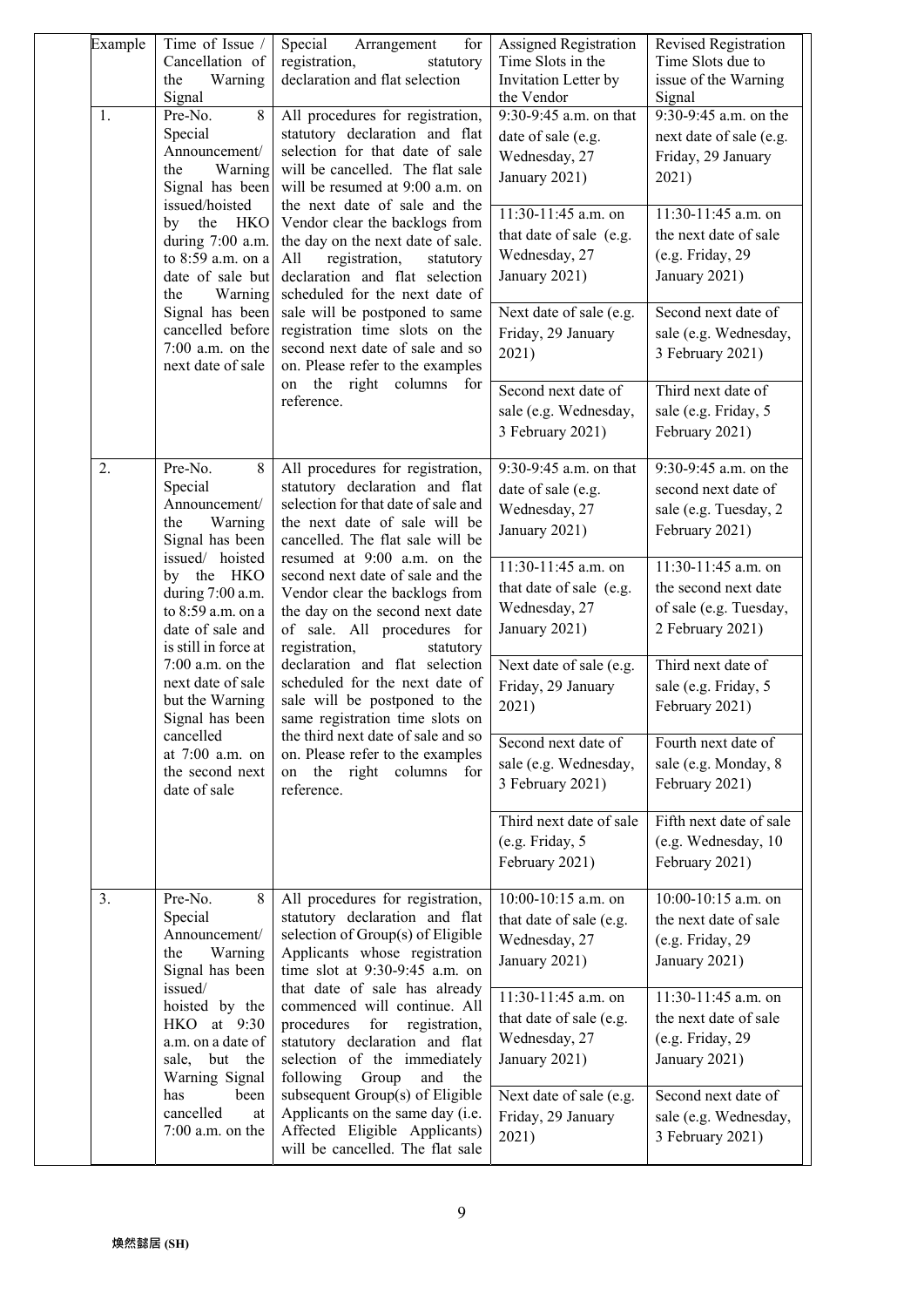|    | date<br>next<br>of                | will be resumed on the next date                                    | Second next date of     | Third next date of      |
|----|-----------------------------------|---------------------------------------------------------------------|-------------------------|-------------------------|
|    | sale.                             | of sale and the Vendor clear the                                    | sale (e.g. Wednesday,   | sale (e.g. Friday, 5    |
|    |                                   | backlogs of Affected Eligible                                       | 3 February 2021)        | February 2021)          |
|    |                                   | Applicants from the day at the                                      |                         |                         |
|    |                                   | same registration time slots on                                     |                         |                         |
|    |                                   | the next date of sale only. All                                     |                         |                         |
|    |                                   | procedures for<br>registration,                                     |                         |                         |
|    |                                   | statutory declaration and flat                                      |                         |                         |
|    |                                   | selection scheduled for the next                                    |                         |                         |
|    |                                   | date of sale will be postponed to                                   |                         |                         |
|    |                                   | same registration time slots on<br>the second next date of sale and |                         |                         |
|    |                                   | so on. Please refer to the                                          |                         |                         |
|    |                                   | examples on the right columns                                       |                         |                         |
|    |                                   | for reference.                                                      |                         |                         |
| 4. | Pre-No.<br>8                      | All procedures for registration,                                    | 10:00-10:15 a.m. on     | 10:00-10:15 a.m. on     |
|    | Special                           | statutory declaration and flat                                      | that date of sale (e.g. | the second next date    |
|    | Announcement/                     | selection of Group(s) of Eligible                                   | Wednesday, 27           | of sale (e.g.           |
|    | Warning<br>the                    | Applicants whose registration                                       |                         |                         |
|    | Signal has been                   | time slot at 9:30-9:45 a.m. on                                      | January 2021)           | Wednesday, 3            |
|    | issued/                           | that date of sale has already                                       |                         | February 2021)          |
|    | hoisted by the                    | commenced will continue. All                                        | 11:30-11:45 a.m. on     |                         |
|    | HKO at 9:30                       | registration,<br>procedures<br>for                                  |                         | 11:30-11:45 a.m. on     |
|    | a.m. on a date of                 | statutory declaration and flat                                      | that date of sale (e.g. | the second next date    |
|    | sale, and is still                | selection of the immediately                                        | Wednesday, 27           | of sale (e.g.           |
|    | in force at 7:00                  | following<br>Group<br>and<br>the                                    | January 2021)           | Wednesday, 3            |
|    | a.m. on the next                  | subsequent Group(s) of Eligible                                     |                         | February 2021)          |
|    | date of sale but                  | Applicants on that date of sale                                     |                         |                         |
|    | the<br>Warning<br>Signal has been | Affected<br>(i.e.<br>Eligible<br>Applicants) and on the next date   | Next date of sale (e.g. | Third next date of      |
|    | cancelled<br>at                   | of sale will be cancelled. The flat                                 | Friday, 29 January      | sale (e.g. Friday, 5    |
|    | $7:00$ a.m. on the                | sale will be resumed on the                                         | 2021)                   | February 2021)          |
|    | second<br>next                    | second next date of sale and the                                    |                         |                         |
|    | date of sale.                     | Vendor clear the backlogs of                                        | Second next date of     | Fourth next date of     |
|    |                                   | Affected Eligible Applicants                                        | sale (e.g. Wednesday,   | sale (e.g. Monday, 8    |
|    |                                   | from the day on the second next                                     | 3 February 2021)        | February 2021)          |
|    |                                   | date of sale only. All procedures                                   |                         |                         |
|    |                                   | for<br>registration,<br>statutory                                   | Third next date of sale | Fifth next date of sale |
|    |                                   | declaration and flat selection                                      | (e.g. Friday, 5         | (e.g. Wednesday, 10     |
|    |                                   | scheduled for the next date of                                      | February 2021)          | February 2021)          |
|    |                                   | sale will be postponed to same                                      |                         |                         |
|    |                                   | registration time slots on the                                      |                         |                         |
|    |                                   | third next date of sale and so on.                                  |                         |                         |
|    |                                   | Please refer to the examples on                                     |                         |                         |
|    |                                   | the right columns for reference.                                    |                         |                         |

For the safety of the Eligible Applicants and the maintenance of order at the Sales Office, the Vendor reserves its absolute right to change, postpone, extend or modify the date, time, period and/or place of the registration and/or the selection of specified residential properties and/or the Date of Sale to such other date, time, period, and/or place as the Vendor may consider appropriate and/or to close the Sales Office. The arrangements will be uploaded by the Vendor to the website (www.eresidence.hk) designated by the Vendor for the Development. Eligible Applicants will not be notified separately of the arrangement.

In case of any dispute, the Vendor reserves its absolute right to allocate any specified residential properties to any interested person by any method.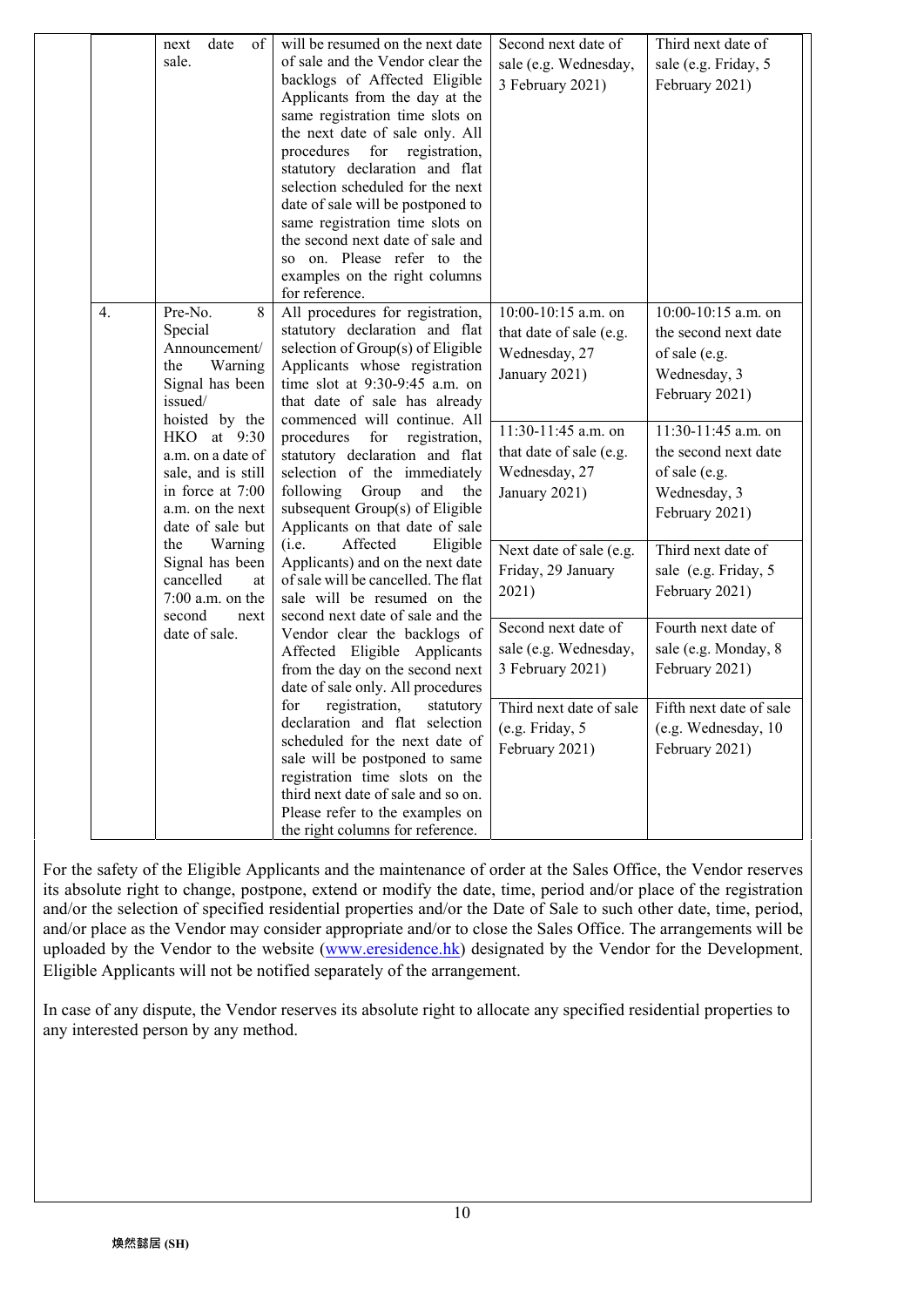#### **A. 選購單位次序**

- 1. 每位賣方的「港人首次置業先導項目」(下稱「該項目」)的申請人均已獲分配了一個優先次序 編號(下稱「優先次序編號」),該優先次序編號是根據於2020年12月11日進行的電腦隨機排序 決定的。隨機排序的結果已於2020年12月11日起於賣方就發展項目指定的互聯網網站 (www.eresidence.hk)內公布並供查閱。
- 2. 在該電腦隨機排序後,香港房屋協會(下稱「房協」)作為由賣方就該項目而委任的負責審批申 請機構,已於2020年12月18日起進行審批及接見申請人,以核實及確定申請人符合該項目的申 請須知(下稱「申請須知」)內所列的申請資格。
- 3. 只有經房協核實符合申請須知內所列的申請資格的申請人(下稱「合資格申請人」),才有資格 以下述的方式揀選及購買指明住宅物業。合資格申請人應收到由賣方於2021年1月19日或之後 發出有關邀請出席辦理法定聲明及選購單位的書面通知(下稱「該邀請信」),通知該合資格申 請人須於指定日期及時間(下稱「登記時段」)到售樓處進行揀選及購買指明住宅物業。獲邀出 席該項目揀選單位的合資格申請人能否成功在該項目下購買住宅物業將受制於其揀選單位之次 序及銷售情況。
- 4. 每名合資格申請人已被劃分為以下兩個類別的其中一個申請類別(下稱「申請類別」)(定義見申 請須知):

| 申請類別  |       |
|-------|-------|
| 第一類別: | 家庭申請者 |
| 第二類別: | 一人申請者 |

- 5. 第一類別(家庭申請者)的合資格申請人可選擇加入名列於已遞交的該項目申請表(下稱「申請 表」)上的其中一名成年家庭成員作為買方(下稱「附加買家」),但須以「聯權共有」(俗稱「長 命契」)的方式共同擁有指明住宅物業的業權。第二類別(一人申請者)的合資格申請人只可購買 於上述附有\*標誌之指明住宅物業。第一類別(家庭申請者)的合資格申請人可購買任何於本銷售 安排第4號下提供出售之指明住宅物業。
- 6. 合資格申請人將根據其優先次序編號被分成組別(下稱「組別」),然後按其優先次序編號分批 揀選及購買指明住宅物業。
- 7. 在所有上述附有\*標誌之指明住宅物業已獲揀選及購買後,賣方將不會發出該邀請信予擁有較 後優先次序編號之第二類別(一人申請者)的合資格申請人邀請他們揀選該項目的指明住宅物 業。在所有指明住宅物業已獲揀選及購買後,賣方將不會發出該激請信予擁有較後優先次序編 號之所有類別的合資格申請人邀請他們揀選該項目的指明住宅物業。
- 8. 選購單位次序如有任何爭議,賣方保留最終決定權。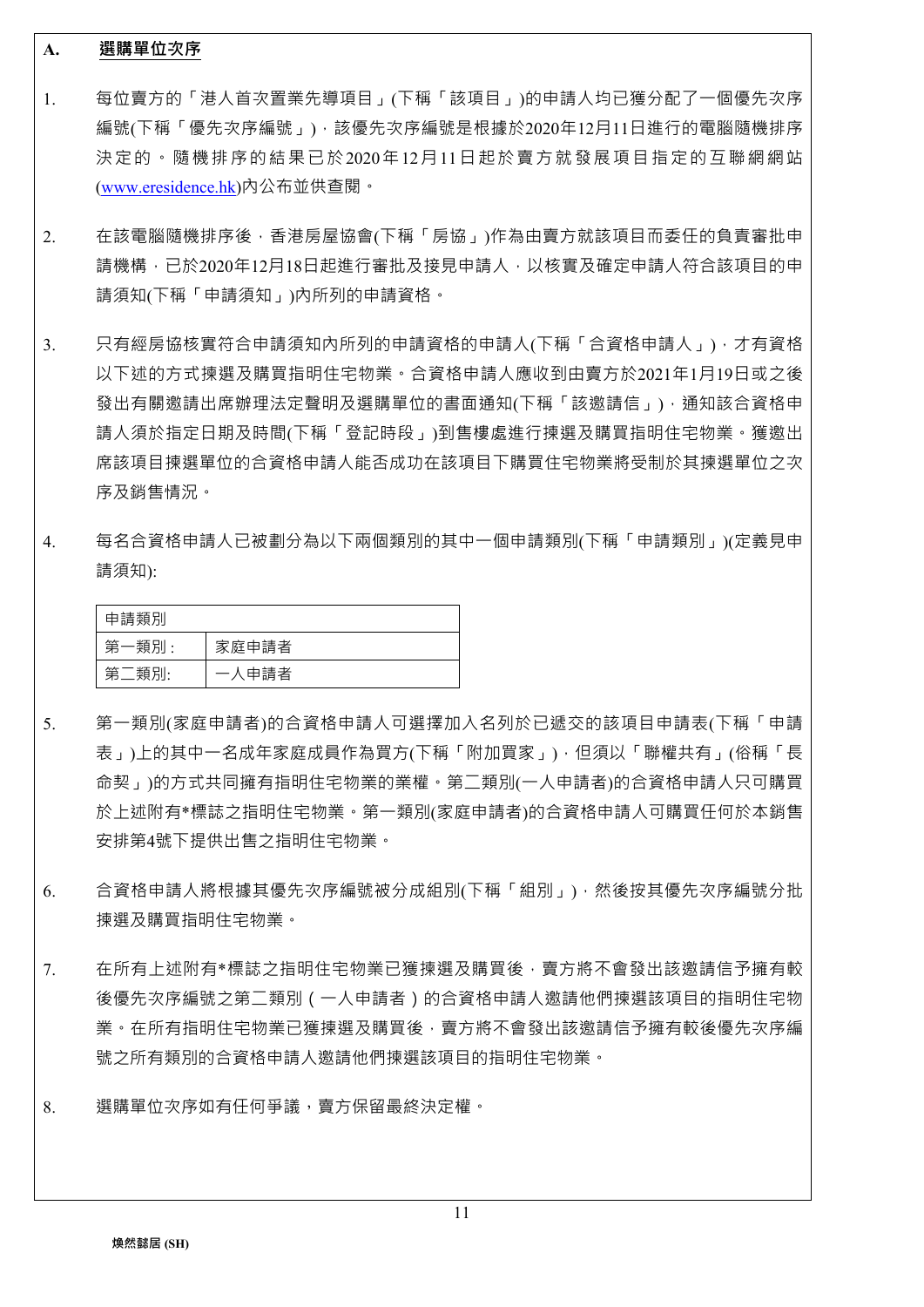## **B. 選購單位安排**

- 9. 辦理登記:
	- 9.1 各合資格申請人及所有名列於其申請表內18歲或以上的家庭成員(下稱「成年家庭成 員」) (如適用)須按該邀請信內指定的登記時段親臨售樓處辦理登記手續。
	- 9.2 每名合資格申請人及其所有成年家庭成員(如適用)於售樓處辦理登記手續時須攜同以下 文件:
		- (i) 其香港身份證;
		- (ii) 該邀請信;
		- (iii) 一張抬頭人為「的近律師行」或「DEACONS」而款額為港幣十萬元的銀行本 票,以作支付簽署臨時買賣合約時須支付的臨時訂金的部份之用;及
		- (iv) 一張空白支票以作支付該臨時訂金的餘款之用。
	- 9.3 如合資格申請人及/或其成年家庭成員未能符合上述第9.1及9.2段指定的登記要求或未能 獲賣方確認及核實其身分,賣方保留權利拒絕該合資格申請人及/或其成年家庭成員登 記。
- 10. 辦理法定聲明:

經過核實申請人及其所有成年家庭成員(如適用)身份及完成登記的手續後,各合資格申請人連 同其所有成年家庭成員須於售樓處依照香港法例辦理法定聲明,聲明及確認其為該項目的申請 而提供的所有資料及文件盡其所知均屬真實、正確及準確。

- 11. 揀選單位:
	- 11.1 在完成上述第10段所述的法定聲明手續後,同組合資格申請人將根據其各自的優先次序 編號順序揀選當時仍可供揀選的指明住宅物業。
	- 11.2 每名合資格申請人連同附加買家(如適用)不可購入發展項目內多於一個住宅物業。
	- 11.3 成功選擇任何指明住宅物業的合資格申請人連同附加買家(如適用)將獲安排於簽署臨時 買賣合約前參觀其所選擇的指明住宅物業。
	- 11.4 如合資格申請人連同附加買家(如適用)成功揀選指明住宅物業,在按上述第11.3段所述 完成參觀其選擇的指明住宅物業後(或在合資格申請人連同附加買家(如適用)決定不參觀 其選擇的指明住宅物業後),該合資格申請人連同附加買家(如適用)須即時親身與賣方簽 署臨時買賣合約購買其選擇的指明住宅物業。如合資格申請人連同附加買家(如適用)於 揀選單位當日售樓處關閉前未能成功為其選擇的指明住宅物業簽署臨時買賣合約,該名 合資格申請人連同附加買家(如適用)即失去資格選購任何指明住宅物業,而其所作出的 指明住宅物業選擇即會被取消。
	- 11.5 如某組別之所有合資格申請人在完成登記、核實身份及法定聲明的手續後,之前的組別 仍有合資格申請人尚未完成揀選指明住宅物業的程序,則該組別揀選及出售指明住宅物 業的程序將不會開始,直至之前的組別的合資格申請人完成揀選指明住宅物業的程序為 止。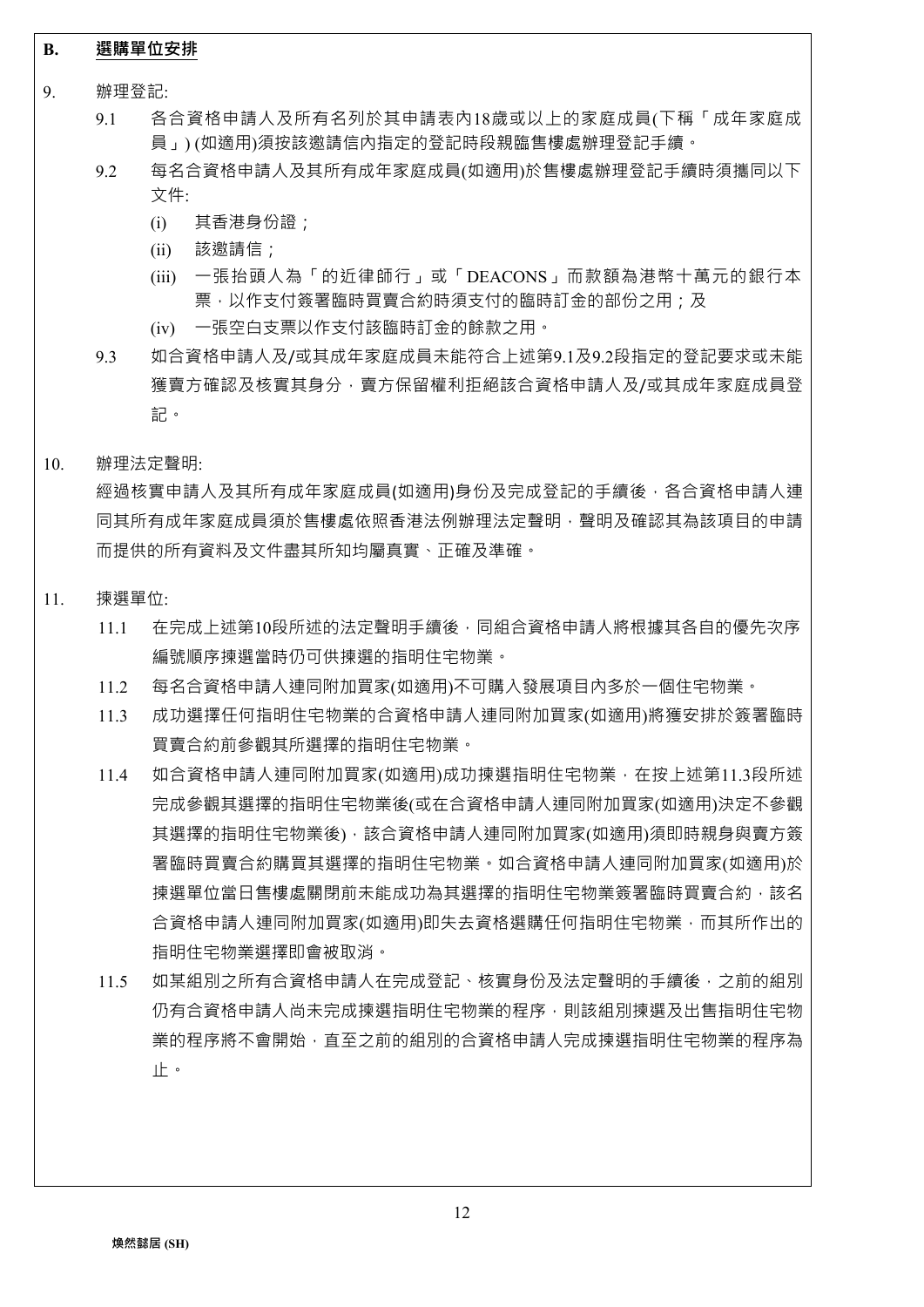12. 遲到或錯過賣方所發出該邀請信內指定的選購指明住宅物業登記時段的安排 (受限於第13段及 22段提及的延期):

- 12.1 受限於下述第12.2至12.4段,如任何合資格申請人連同其所有成年家庭成員(包括附加買 家)(如適用)於其所屬組別的指定揀選及購買日期當日的登記時段後才攜同上述第9.2段 所述的文件到達售樓處,則該合資格申請人將被重新編配入於其到達售樓處時登記時間 已開始但仍未完結的最早的組別。該合資格申請人連同其所有成年家庭成員(包括附加 買家)(如適用)須於該被重新編配入的組別的登記時段辦理登記、核實身份及法定聲明的 手續,然後根據其優先次序編號順序揀選當時仍可供揀選的指明住宅物業。
- 12.2 如任何合資格申請人連同其所有成年家庭成員(包括附加買家)(如適用)於其所屬組別的 指定揀選及購買日期當天最後一個組別的登記時段後但在下午三時或之前才攜同上述第 9.2段所述的所有文件到達售樓處,則該合資格申請人連同其所有成年家庭成員(包括附 加買家)(如適用)將被安排於到達售樓處後辦理登記、核實身份及法定聲明的手續,然後 在當天最後一個組別的合資格申請人完成揀選指明住宅物業的程序後,才根據其到達售 樓處的時間(以賣方的記錄為準)決定其優先次序揀選當時仍可供揀選的指明住宅物業。
- 12.3 如任何合資格申請人連同其所有成年家庭成員(包括附加買家)(如適用)於其所屬組別的 指定揀選及購買日期當天下午三時後但在下午六時或之前才攜同上述第9.2段所述的所 有文件到達售樓處,則該合資格申請人將被重新編配入緊接的出售日期上午九時至上午 九時十五分內時段登記。該合資格申請人連同其所有成年家庭成員(包括附加買家)(如適 用)須於緊接的出售日期的重新編配時段內攜同上述第9.2段所述的所有文件到達售樓處 辦理登記、核實身份及法定聲明的手續,然後根據其優先次序編號順序揀選當時仍可供 揀選的指明住宅物業。
- 12.4 如合資格申請人及其所有成年家庭成員(包括附加買家)(如適用),未能於該邀請信中指 定選購單位日期當天下午六時或之前(受限於下述第13段及22段提及的延期)攜同上述第 9.2段所述的所有文件到達售樓處揀選指明住宅物業,即會喪失選購指明住宅物業資 格。已繳交的申請費不會獲得退還,亦不能轉讓。
- 12.5 任何合資格申請人於該邀請信被列入某個組別的登記時段,但其符合該項目揀選及購買 指明住宅物業的資格在該組別的登記時段過後才被確定,則賣方有絕對的完全酌情決定 權決定是否將該合資格申請人重新編配入其後的組別。如該合資格申請人被安排重新編 配入其後的組別,賣方將不會保證當時仍有指明住宅物業可供該合資格申請人揀選,亦 有可能該合資格申請人屬意的指明住宅物業已被持有較後優先次序編號的合資格申請人 揀選。
- 13. 更改選購單位日期的安排:

如要更改指定的選購單位日期 (只可延後,不可提前), 合資格申請人必須在其選購單位日期當 日下午六時或之前向賣方申請並得到批准後才作實,而其原本的選購單位的次序會由較後者補 上。賣方有絕對酌情權拒絕任何更改選購單位日期的申請而毋須作出解釋。賣方並不保證申請 人在更改選購單位日期後,當時仍有指明住宅物業可供該合資格申請人揀證格申請人可 於賣方的辦公時間(星期一至五上午九時至下午六時,公眾假期除外)內致電2363 2283申請更改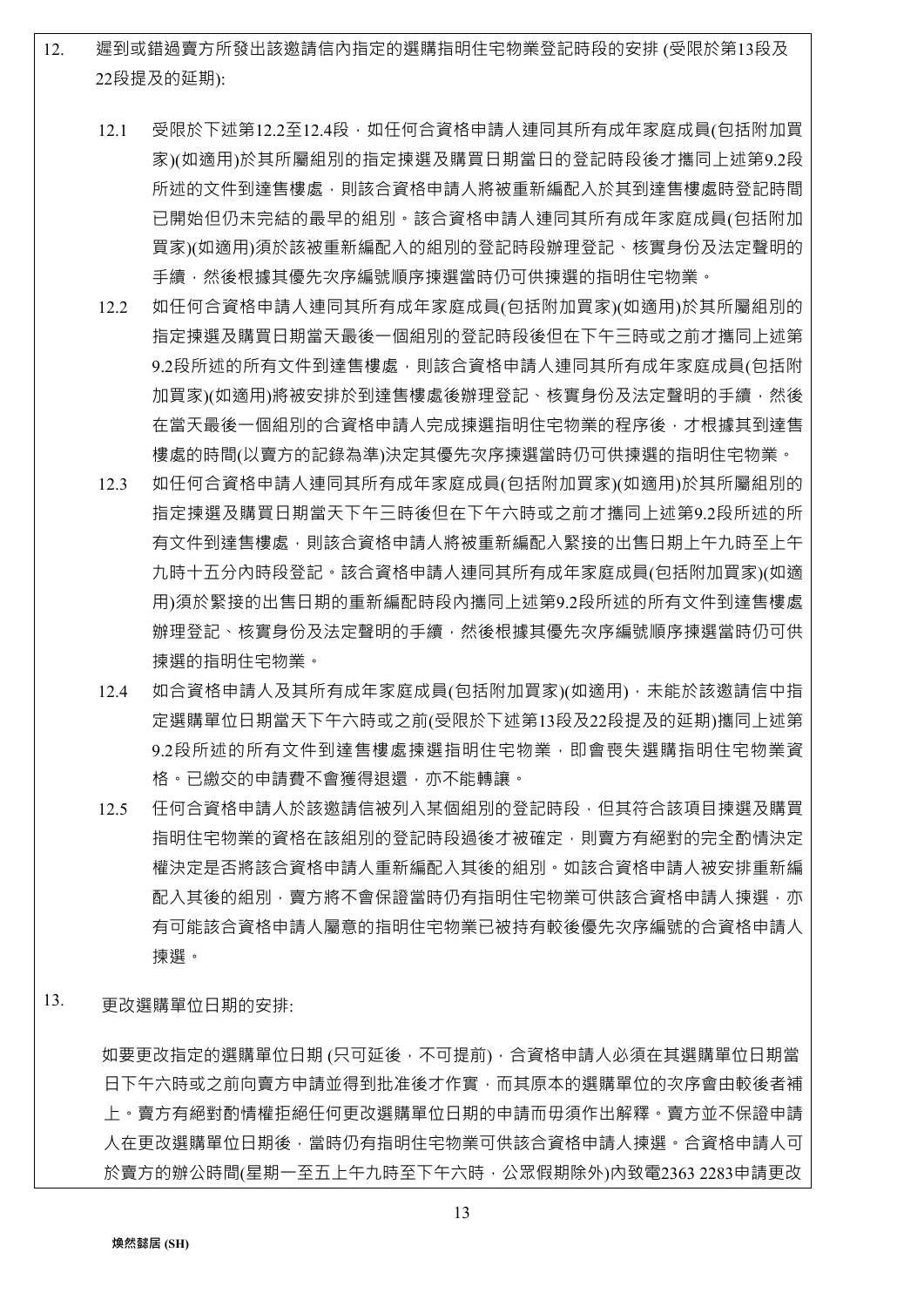選購單位日期。

14. 在有指明住宅物業可供選購的情況下未有揀選任何單位的安排:

如合資格申請人在指定日期及時間時前往售樓處辦理登記及法定聲明過程後,在仍有其所屬申 請類別的合資格申請人可購買的指明住宅物業可供揀選及購買的情況下未有揀選及購買任何指 明住宅物業,除非屬下述第19.3段之情況,該合資格申請人將會被視作放棄選購該項目下的指 明住宅物業,而該合資格申請人不會在同一申請類別獲得另一次選購該項目的指明住宅物業的 機會。已繳交的申請費不會獲得退還,亦不能轉讓。

- 15. 因未能簽署臨時買賣合約及/或未能簽署正式買賣合約而收回指明住宅物業的出售安排:
	- 15.1 若合資格申請人連同附加買家(如適用)未能即時為其揀選的指明住宅物業簽署臨時買賣 合約(下稱「臨時合約」),其選購指明住宅物業的資格即告取消,其所揀選的指明住宅 物業即會被收回。這些被收回的指明住宅物業,除非本銷售安排第4號下之銷售程序已 暫停,會於賣方辦妥取消手續後的下一個出售日期,供其他合資格申請人選購。
	- 15.2 若合資格申請人連同附加買家(如適用)成功為其揀選的指明住宅物業簽署臨時合約, 但 未能簽署正式買賣合約(下稱「正式合約」),除非本銷售安排第4號下之銷售程序已暫 停,這些因臨時買賣合約終止而收回的單位會於賣方辦妥合約終止手續後的下一個出售 日期,供其他合資格申請人選購。
	- 15.3 為免生疑問,賣方保留權力可透過不時修改本銷售安排及/或發出新銷售安排,在其認 為合適的時間及以其認為合適的方式提供出售該等收回的單位予任何合資格申請人。
- 16. 申請人及其家庭成員(如適用)被證實不符合申請資格而已簽署的臨時合約及正式合約的安排:

已選購該項目內指明住宅物業的申請人及其家庭成員(如適用)在簽署臨時買賣合約後,若最終被 證實不符合申請資格,他/他們已簽署的臨時合約及正式合約將會即時終止。就該項目申請費及 購買指明住宅物業所繳的款項(不多於樓價的百分之十的訂金)一概不會獲得退還。

- 17. 賣方可基於流程、效率、方便、安全及/或其他原因,使用新增會場作為安排部份合資格申請人 及/或附加買家(如適用)簽署臨時合約的地點。為此,賣方有權適時於售樓處及新增會場(如適 用)作出公布,安排部分合資格申請人及 / 或附加買家(如適用)前往新增會場以進行簽署臨時合 約。
- 18. 為了維持售樓處及/或新增會場之秩序及/或流暢地銷售指明住宅物業的目的,賣方保留權利 在任何時間調整任何組別的登記時段。任何登記時段的修改會張貼於售樓處。合資格申請人將 不獲另行通知該等修改。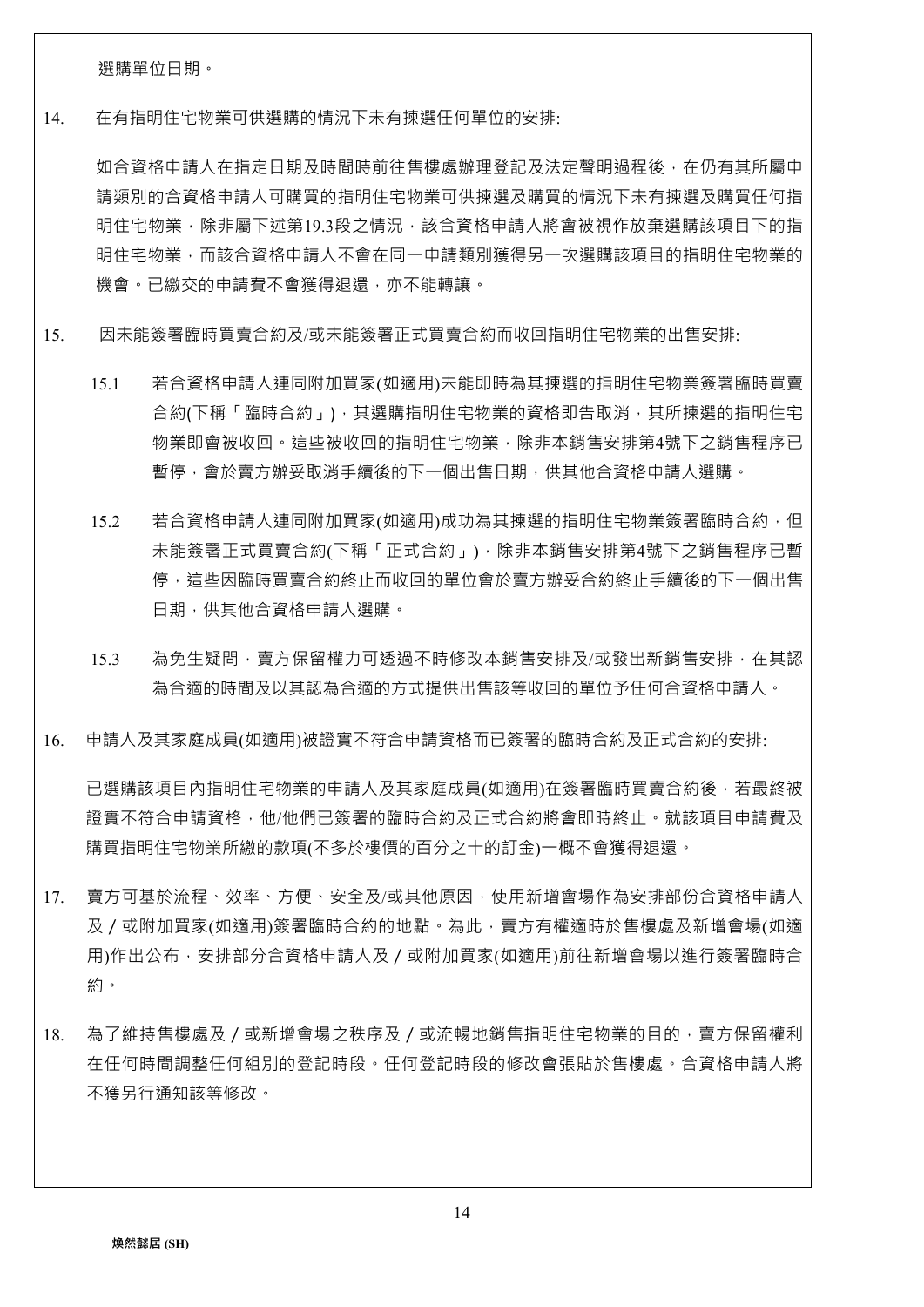- 19. 在所有上述附有\*標誌之指明住宅物業已獲揀選後的安排:
	- 19.1 在某一出售日期及某組別的登記時段期間,所有上述附有\*標誌之指明住宅物業已獲揀 選(該出售日期及該組別在此第19段稱為「**相關出售日期**」及「**相關組別**」)後,即使 賣方已發出該邀請信,相關出售日期當日仍未開始登記時段的組別中的第二類別(一人 申請者)合資格申請人將不再需要按該邀請信內指定的登記時段到售樓處進行揀選及購 買指明住宅物業。
	- 19.2 相關組別及相關出售日期當日的較後組別中的所有未揀選任何指明住宅物業及在本銷售 安排之銷售程序下未放棄或未被視作放棄選購指明住宅物業的第二類別(一人申請者)合 資格申請人將自動獲賣方安排於下一個出售日期揀選及購買由於上述第15.1段所述原因 再次變為可供揀選的附有\*標誌之指明住宅物業(如有)。該等第二類別(一人申請者)合資 格申請人將不會被視作放棄選購該項目下的指明住宅物業。
	- 19.3 即使當時仍有其他指明住宅物業可供揀選,相關組別及相關出售日期當日的較後組別中 的第一類別(家庭申請者) 合資格申請人可在揀選指明住宅物業時決定不揀選當時仍可供 揀選之指明住宅物業,並向賣方提出更改其選購單位日期至下一個出售日期。該等第一 類別 (家庭申請者)合資格申請人將不會被視作放棄選購該項目下的指明住宅物業。此第 19.3段並不影響任何合資格申請人按上述第13段更改選購單位日期的安排。
	- 19.4 根據上述第19.2段及第19.3段獲安排至下一個出售日期選購單位的合資格申請人及其所 有成年家庭成員(如適用), 須於下一個出售日期的上午九時至上午九時十五分攜同上述 第9.2段所述文件到達售樓處進行登記、辦理法定聲明及依照上述第11段所述程序揀選 及購買當時仍可供揀選的指明住宅物業。如在下一個出售日期所有可供揀選的附有\*標 誌之指明住宅物業已獲揀選,上述第19.2段、第19.3段及此19.4段之安排將會重覆進 行。
	- 19.5 為免生疑問,賣方並不保證在相關出售日期的下一個出售日期會有任何附有\*標誌之指 明住宅物業或其他指明住宅物業可供合資格申請人揀選。賣方將於售樓處張貼有關可供 合資格申請人揀選的指明住宅物業的供應量的消耗表。合資格申請人將不獲另行通知指 明住宅物業的銷售的進度。已繳交的申請費不會獲得退還,亦不能轉讓。如在相關出售 日期所有指明住宅物業已獲揀選,則應參閱下述第21段之安排,而上述第19.2段至第 19.4段之安排將不適用。
- 20. 如在某一出售日期及某組別的登記時段開始前,並無任何上述的指明住宅物業可供揀選及購 買,即使賣方已發出該邀請信,該組別、該出售日期的其後組別及其後所有出售日期的所有組 別的合資格申請人將不再需要按該邀請信內指定的登記時段到售樓處進行揀選及購買指明住宅 物業。賣方將於售樓處張貼有關指明住宅物業的供應量的消耗表。合資格申請人將不獲另行通 知指明住宅物業的銷售的進度。已繳交的申請費不會獲得退還,亦不能轉讓。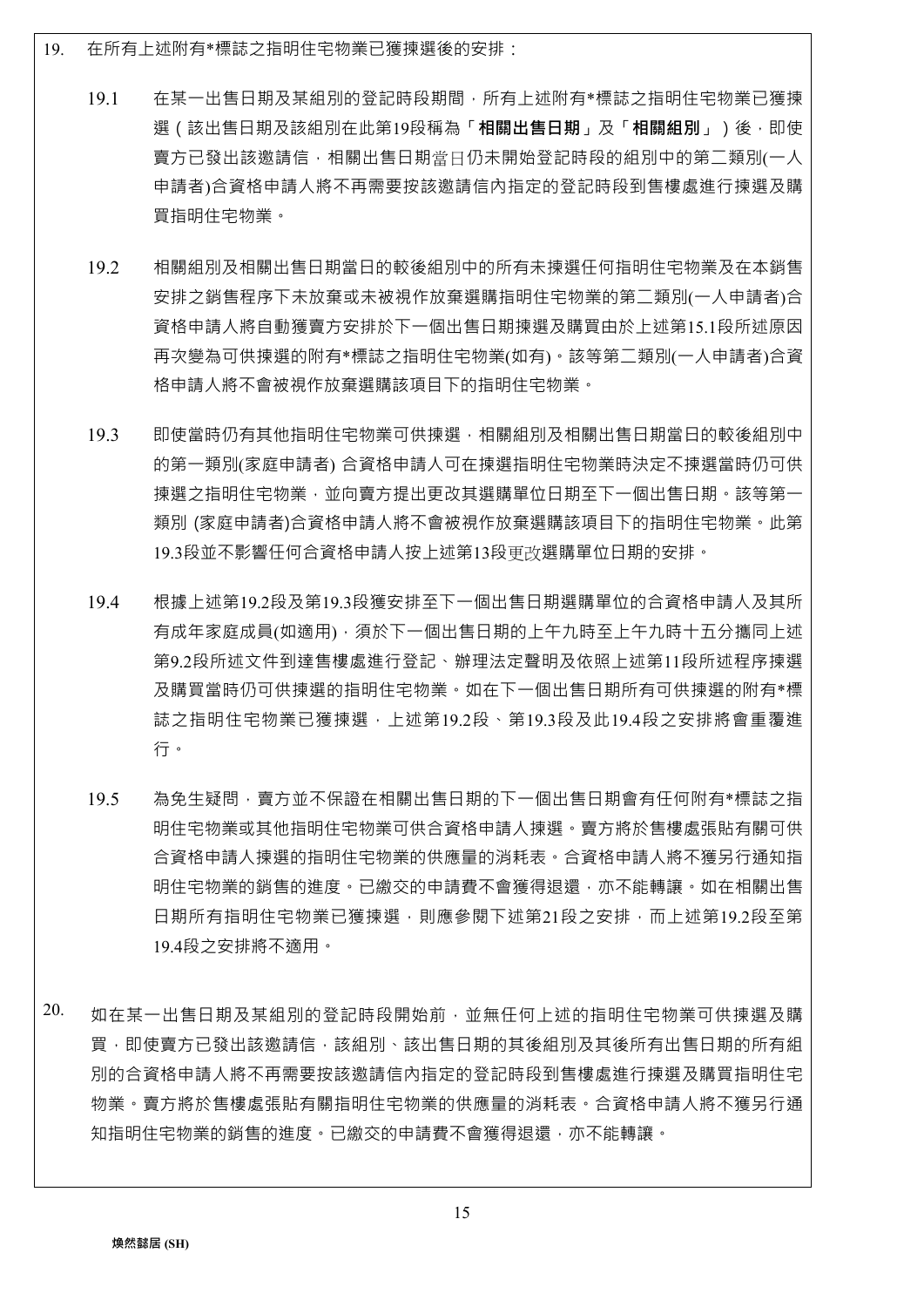21. 在某出售日期本銷售安排列明的所有指明住宅物業已獲揀選後,倘若有任何指明住宅物業由於 上述第15.1段或第15.2段所述原因於其後再次變為可供揀選,賣方將為優先次序較先而未購買任 何指明住宅物業及在本銷售安排之銷售程序下未放棄或未被視作放棄選購住宅物業的合資格申 請人編配在本銷售安排第4號下另一出售日期的新的登記日期及時間(下稱「特別登記時段」), 合資格申請人及其所有成年家庭成員(如適用)須於特別登記時段攜同上述第9.2段所述文件到達 售樓處進行登記、辦理法定聲明及依照上述第11段所述程序揀選及購買當時仍可供揀選的指明 住宅物業。賣方會將編配予合資格申請人的特別登記時段列表上載至發展項目指定的互聯網網 站(www.eresidence.hk)。合資格申請人將不獲另行通知其特別登記時段。由於依照本段安排出售 的指明住宅物業的數量有限,賣方並不保證所有合資格申請人均會獲安排特別登記時段揀選及 購買指明住宅物業及任何獲編配特別登記時段的合資格申請人能購得任何指明住宅物業。已繳 交的申請費不會獲得退還,亦不能轉讓。

選購單位資格及次序如有任何爭議,賣方保留最終決定權。為免生疑問,賣方可透過不時修改 本銷售安排及/或發出新銷售安排,在其認為合適的時間及以其認為合適的方式提供出售該等指 明住宅物業予任何合資格申請人。

22. 惡劣天氣下特別售樓安排:

賣方會在每個出售日期的上午 9 時至下午 3 時期間於售樓處為合資格申請人辦理登記手續。如在 任何出售日期當日上午 7 時至 8 時 59 分內任何時間香港天文台(以下稱「天文台」)懸掛或已發 出預警信息表示將會懸掛八號或以上熱帶氣旋警告信號或發出黑色暴雨警告,則售樓處會暫時 關閉,原本於當天進行相關組別的合資格申請人的登記程序處理亦會暫停並順延至沒有八號或 以上熱帶氣旋警告信號或黑色暴雨警告的緊接的下一個出售日期的同一登記時段進行。就指定 登記時段訂於其後的出售日期的組別,其登記程序亦會全部順延。

如在任何出售日期的上午 9 時後至下午 3 時期間的登記時段內,某個組別的合資格申請人正在進 行登記手續,而香港天文台懸掛或發出預警信息表示將會懸掛八號或以上熱帶氣旋警告信號或 發出黑色暴雨警告,當時已開始登記組別的合資格申請人的登記、揀選及購買指明住宅物業的 程序處理將會繼續進行,但當天仍未開始登記時段緊接的組別及其後的組別的合資格申請人 (下稱「受影響的合資格申請人」) 的登記、揀選及購買指明住宅物業的程序處理會暫停並順延 至沒有八號或以上熱帶氣旋警告信號或黑色暴雨警告的緊接的下一個出售日期的同一登記時段 進行。 已經賣方成功登記的合資格申請人將被安排進行核實身份及法定聲明的手續,然後根據 其優先次序編號及申請類別順序揀選指明住宅物業。就指定登記時段訂於其後的出售日期的組 別,其登記程序亦會全部順延。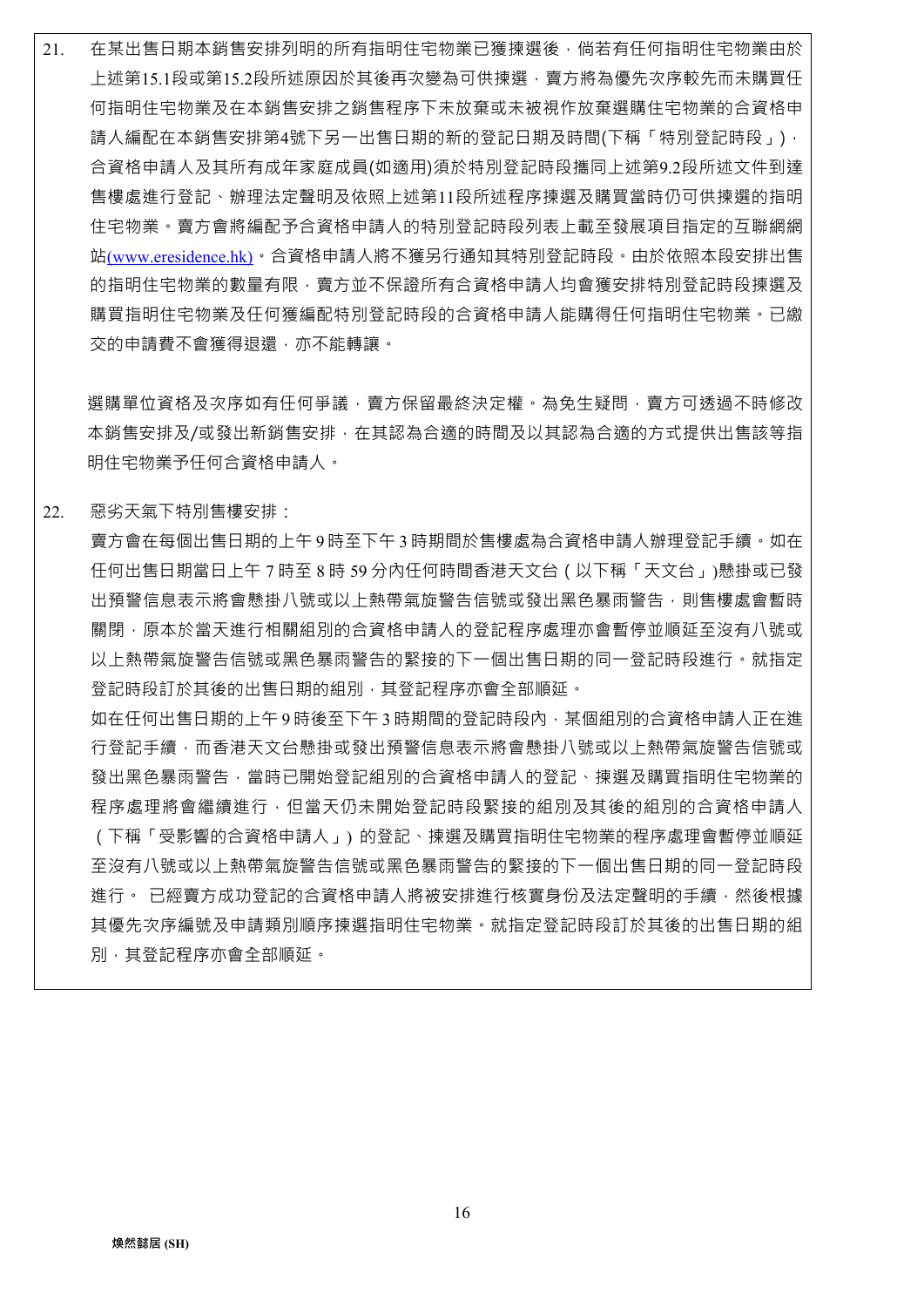由於選樓程序須依據合資格申請人的選樓優先次序進行,如上述分段所述的警告信號(以下稱 「警告信號」)或預警信息表示將會懸掛警告信號導致早前的登記/選樓程序未能如期進行,賣方 會於沒有八號或以上熱帶氣旋警告信號或黑色暴雨警告的緊接的下一個出售日期的處理積存個 案。就指定登記時段訂於其後的出售日期的組別,其登記程序亦會全部順延。有關熱帶氣旋/ 黑色暴雨警告的特別售樓安排以下舉例說明:

| 例子 | 懸掛 / 除下 | 登記、法定聲明及選樓程序的特別                 | 賣方發出該邀請信        | 受警告信號影響新登      |
|----|---------|---------------------------------|-----------------|----------------|
|    | 警告信號時   | 安排                              | 的指定登記時段         | 記時段            |
|    | 間       |                                 |                 |                |
| 1. | 天文台在某   | 原定該出售日期的登記、法定聲明                 | 該出售日期上午9        | 緊接的下一個出售日      |
|    | 出售日期上   | 及選樓程序會全部取消。 售樓會                 | 時 30 分至 9 時 45  | 期上午9時30分至      |
|    | 午7時至8時  | 於緊接的下一個出售日期上午9時                 | 分(例:2021年1月     | 9時45分(例:2021   |
|    | 59 分已懸掛 | 恢復,並先行處理原定該出售日期                 | 27 日星期三)        | 年1月29日星期五)     |
|    | 或發出預警   | 積存個案。原定於緊接的下一個出                 | 該出售日期上午11       | 緊接的下一個出售日      |
|    | 信息表示將   | 售日期的登記、法定聲明及選樓程                 | 時 30 分至 11 時 45 | 期上午11時30分至     |
|    | 會懸掛警告   | 序,會全部順延至緊接的第二個出                 | 分(例: 2021年1月    | 11時45分(例: 2021 |
|    | 信號,而警   | 售日期,而登記時間則維持不變。                 | 27 日星期三)        | 年1月29日星期五)     |
|    | 告信號於緊   | 隨後的登記、法定聲明及選樓程                  | 緊接的下一個出售        | 緊接的第二個出售日      |
|    | 接的下一個   | 序, 亦如此類推 · 詳細安排, 請              | 日期(例: 2021年1    | 期(例: 2021年2月3  |
|    | 出售日期上   | 參閱右列例子。                         | 月29日星期五)        | 日星期三)          |
|    | 午 7 時已除 |                                 | 緊接的第二個出售        | 緊接的第三個出售日      |
|    | 下。      |                                 | 日期 (例: 2021年2   | 期(例: 2021年2月   |
|    |         |                                 | 月3日星期三)         | 5日星期五)         |
| 2. | 天文台在某   | 原定該出售日期及緊接的下一個出                 | 該出售日期上午9        | 緊接的第二個出售日      |
|    | 出售日期上   | 售日期的登記、法定聲明及選樓程                 | 時 30 分至 9 時 45  | 期上午9時30分至      |
|    | 午7時至8時  | 序會全部取消。售樓會於緊接的第                 | 分(例: 2021年1月    | 9時45分(例:2021   |
|    | 59 分已懸掛 | 二個出售日期上午9時恢復,並先                 | 27 日星期三)        | 年2月3日星期三)      |
|    | 或發出預警   | 行處理原定該出售日期的積存個                  | 該出售日期上午11       | 緊接的第二個出售日      |
|    | 信息表示將   | 案·原定於緊接的下一個出售日期                 | 時 30 分至 11 時 45 | 期上午11時30分至     |
|    | 會懸掛警告   | 的登記、法定聲明及選樓程序,會                 | 分(例: 2021年1月    | 11時45分(例: 2021 |
|    | 信號,而警   | 全部順延至緊接的第三個出售日                  | 27 日星期三)        | 年2月3日星期三)      |
|    |         | 告 信 號 於 緊   期 · 而登記時間則維持不變 · 隨後 | 緊接的下一個出售        | 緊接的第三個出售日      |
|    | 接的下一個   | 的登記、法定聲明及選樓程序,亦                 | 日期(例: 2021年1    | 期(例: 2021年2月   |
|    | 出售日期上   | 如此類推 · 詳細安排 · 請參閱右列             | 月 29日星期五)       | 5日星期五)         |
|    | 午7時仍然懸  | 例子。                             | 緊接的第二個出售        | 緊接的第四個出售日      |
|    | 掛, 但於緊  |                                 | 日期(例: 2021年2    | 期(例: 2021年2月   |
|    | 接的第二個   |                                 | 月3日星期三)         | 8日星期一)         |
|    | 出售日期上   |                                 | 緊接的第三個出售        | 緊接的第五個出售日      |
|    | 午 7 時已除 |                                 | 日期(例: 2021年2    | 期(例: 2021年2月   |
|    | 下。      |                                 | 月5日星期五)         | 10日星期三)        |
| 3. | 天文台在某   | 原定該出售日期上午9時30分至9                | 該出售日期上午10       | 緊接的下一個出售日      |
|    | 出售日期上   | 時 45 分登記組別的合資格申請                | 時至 10時 15分(例:   | 期上午10時至10時     |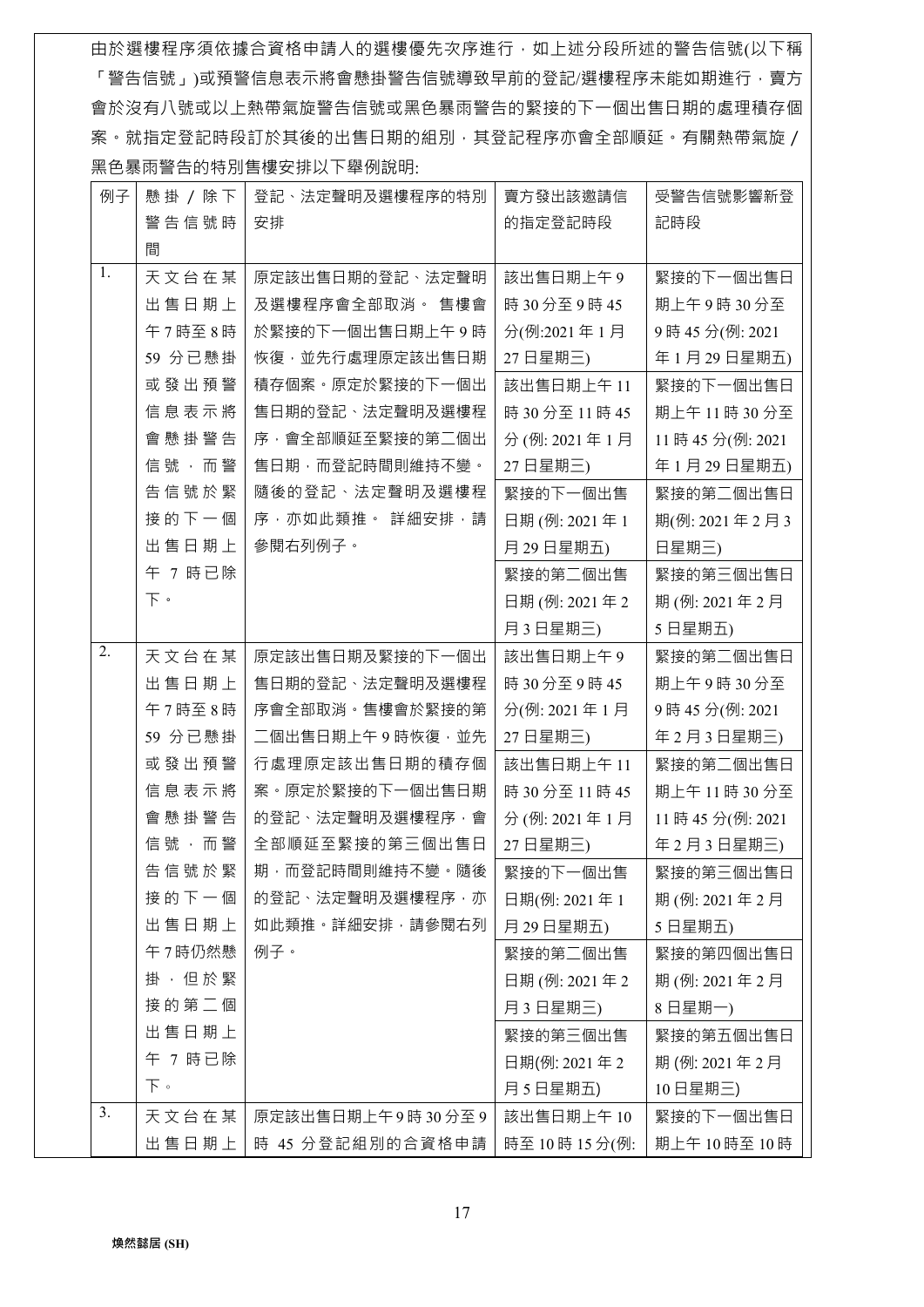|    | 午9時30分    | 人,其登記、法定聲明及選樓程序  | 2021年1月27日      | 15分(例: 2021年1  |
|----|-----------|------------------|-----------------|----------------|
|    | 懸掛或發出     | 會繼續進行。緊接着的組別及其後  | 星期三)            | 月29日星期五)       |
|    | 預警信息表     | 同一天登記的組別的合資格申請   | 該出售日期上午 11      | 緊接的下一個出售日      |
|    | 示將會懸掛     | 人, 其登記、法定聲明及選樓程序 | 時 30 分至 11 時 45 | 期上午11時30分至     |
|    | 警告信號,     | 會取消。售樓會於緊接的下一個出  | 分(例: 2021年1月    | 11時45分(例: 2021 |
|    | 而警告信號     | 售日期恢復,只處理原定該出售日  | 27日星期三)         | 年1月29日星期五)     |
|    | 於緊接的下     | 期受影響的合資格申請人積存個案  | 緊接的下一個出售        | 緊接的第二個出售日      |
|    | 一個出售日     | 而登記時間則維持不變。 原定於  | 日期(例: 2021年1    | 期(例: 2021年2月   |
|    | 期上午7時已    | 緊接的下一個出售日期的登記、法  | 月 29日星期五)       | 3日星期三)         |
|    | 除下。       | 定聲明及選樓程序,會全部順延至  | 緊接的第二個出售        | 緊接的第三個出售日      |
|    |           | 緊接的第二個出售日期, 而登記  | 日期 (例: 2021年2   | 期(例: 2021年2月   |
|    |           | 時間則維持不變。隨後的登記、法  | 月3日星期三)         | 5日星期五)         |
|    |           | 定聲明及選樓程序,亦如此類推。  |                 |                |
|    |           | 詳細安排,請參閱右列例子。    |                 |                |
| 4. | 天文台在某     | 原定該出售日期上午9時30分至9 | 該出售日期上午10       | 緊接的第二個出售日      |
|    | 出售日期上     | 時 45 分登記組別的合資格申請 | 時至10時15分(例:     | 期上午10時至10時     |
|    | 午9時30分    | 人,其登記、法定聲明及選樓程序  | 2021年1月27日      | 15分(例: 2021年2  |
|    | 懸掛或發出     | 會繼續進行。緊接着的組別、其後  | 星期三)            | 月3日星期三)        |
|    | 預警信息表     | 該出售日期登記的組別及原定緊接  | 該出售日期上午 11      | 緊接的第二個出售日      |
|    | 示 將會懸掛    | 的下一個出售日期的合資格申請   | 時 30 分至 11 時 45 | 期上午11時30分至     |
|    | 警告信號,     | 人,其登記、法定聲明及選樓程序  | 分(例: 2021年1月    | 11時45分(例: 2021 |
|    | 而警告信號     | 會取消。售樓會於緊接的第二個出  | 27 日星期三)        | 年2月3日星期三)      |
|    | 於緊接的下     | 售日期恢復,只處理原定該出售日  | 緊接的下一個出售        | 緊接的第三個出售日      |
|    | 一個出售日     | 期受影響的合資格申請人積存個案  | 日期(例: 2021年1    | 期(例: 2021年2月   |
|    | 期上午7時仍    | 而登記時間則維持不變。原定於緊  | 月29日星期五)        | 5日星期五)         |
|    | 然 懸 掛 , 但 | 接的下一個出售日期的登記、法定  | 緊接的第二個出售        | 緊接的第四個出售日      |
|    | 於緊接的第     | 聲明及選樓程序,會全部順延至緊  | 日期 (例: 2021年2   | 期(例: 2021年2月   |
|    | 二個出售日     | 接的第三個出售日期,而登記時間  | 月3日星期三)         | 8日星期一)         |
|    | 期上午7時已    | 則維持不變。隨後的登記、法定聲  | 緊接的第三個出售        | 緊接的第五個出售日      |
|    | 除下。       | 明及選樓程序,亦如此類推。詳細  | 日期 (例: 2021年2   | 期(例: 2021年2月   |
|    |           | 安排,請參閱右列例子。      | 月5日星期五)         | 10日星期三)        |
|    |           |                  |                 |                |
|    |           |                  |                 |                |
|    |           |                  |                 |                |
|    |           |                  |                 |                |
|    |           |                  |                 |                |
|    |           |                  |                 |                |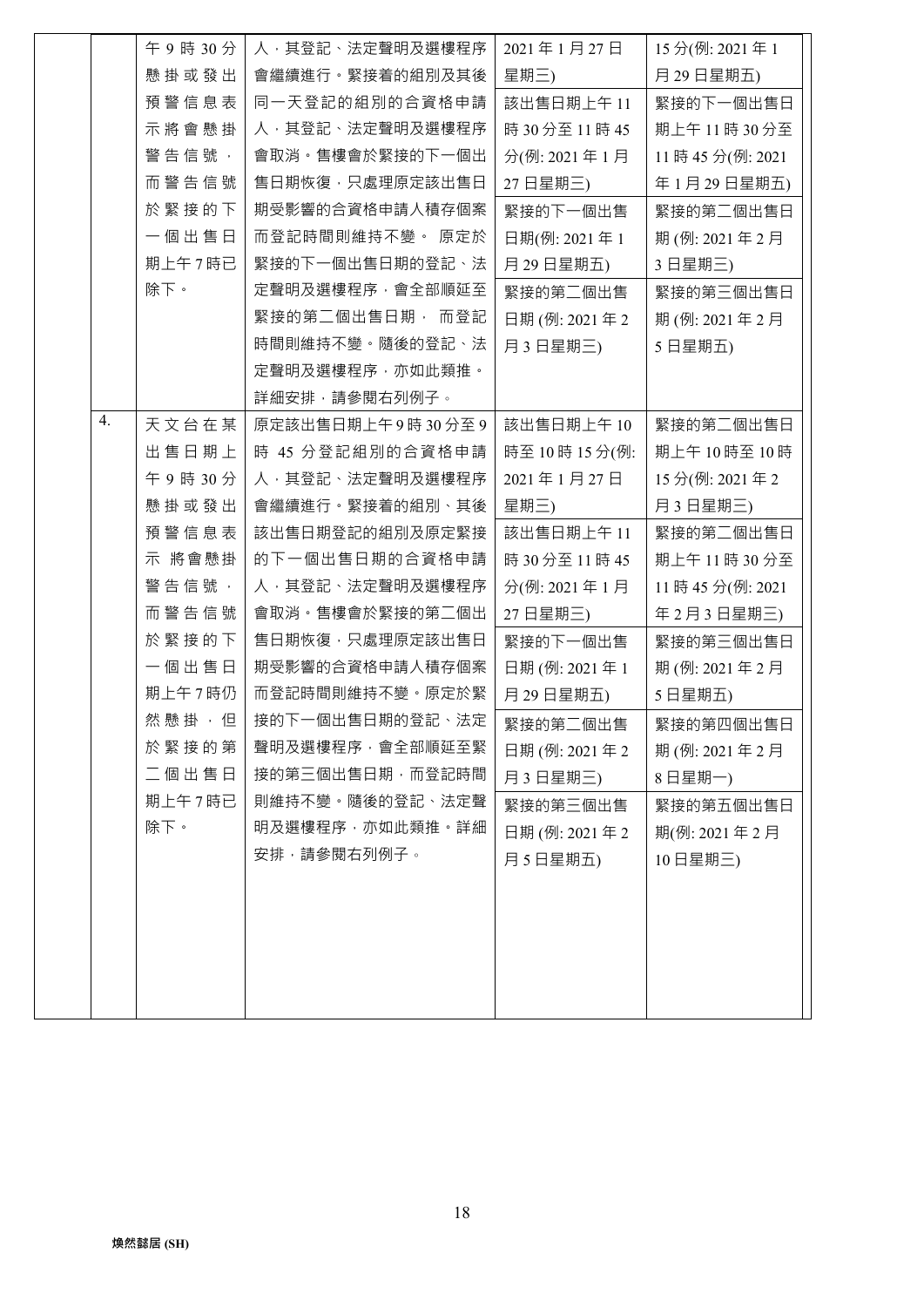為了保障合資格申請人的安全及維持售樓處秩序的目的,賣方保留絕對權力更改、延後、延長或改動 報到時段及/或揀選指明住宅物業及/或出售日期的日期、時間、期間及/或地點至賣方認為合適的日 期、時間、期間及/或地點及/或關閉售樓處,並於賣方就發展項目指定的互聯網網站 (www.eresidence.hk)公布有關安排及詳情,合資格申請人將不獲另行通知有關安排。

如有任何爭議,賣方保留絕對權力以任何方式分配任何指明住宅物業予任何有意購買的人士。

**The method to be used, where 2 or more persons are interested in purchasing a particular specified residential property, to determine the order of priority in which each of those persons may proceed with the purchase:** 

在有兩人或多於兩人有意購買同一個指明住宅物業的情況下,將會使用何種方法決定每名該等人士可 購買該物業的優先次序:

Please refer to the above method 請參照上述方法

## **Other matters:**

#### **Advance Booking Arrangement for Viewing Specified Residential Properties**

Notwithstanding the viewing arrangement of the selected specified residential property referred to in Paragraph 11.3 above, the Vendor shall make available specified residential properties at the Development for viewing within the period between 23 January 2021 and 25 January 2021 (Note below refers) and on 28 January 2021 from 10:00 a.m. to 5:00 p.m. by Eligible Applicants who have received the Invitation Letters for selection and purchase of the specified residential property. Advance booking is required. Interested Eligible Applicants can call hotline 6792 9249 on and from 20 January 2021 during the office hours (Monday to Friday from 9:00 a.m. to 6:00 p.m. excluding Public Holidays) of the Vendor for flat viewing appointment. Each of the Eligible Applicants can only view no more than two specified residential properties. Only Eligible Applicants who have registered at Shop G06 on Ground Floor of the Development according to the reservation timeslot and whose identities have been confirmed and verified by the Vendor staff shall view specified residential properties. The Vendor reserves the right at any time, for the purposes of maintaining order and/or facilitating smooth viewing of specified residential properties, to adjust the opening hours and viewing arrangement of specified residential properties.

Note: As the Vendor shall reserve quota to Eligible Applicants with the Registration Time Slots on 27 January 2021 as stipulated in the Invitation Letter to make appointment for viewing of specified residential properties, the Vendor does not guarantee that the viewing of specified residential properties by all Eligible Applicants will be arranged between 23 January 2021 to 25 January 2021. The Vendor reserves its absolute right to make the viewing arrangement of specified residential property(ies) for any Eligible Applicant(s) at such time and by such method as the Vendor sees fit.

## **其他事項:**

## **預約參觀指明住宅物業的安排**

除上述第11.3段所述參觀所選擇的指明住宅物業的安排外,賣方將於2021年1月23日至2021年1月25日 (見下述註釋)、2021年1月28日由上午10時至下午5時,於發展項目開放指明住宅物業供收到該邀請信 的合資格申請人參觀(必需事先預約)。合資格申請人可於2021年1月20日起賣方的辦公時間(星期一至五 上午9時至下午6時,公眾假期除外)內致電6792 9249預約參觀時間。每個合資格申請人只可參觀不多於 2個指明住宅物業。參觀指明住宅物業的合資格登記人須按照預約時段前往發展項目地下G06號舖進行 登記手續並得到賣方職員確認及核實其身份後方可參觀指明住宅物業。為維持參觀指明住宅物業現場 秩序及/或流暢的目的,賣方保留權利在任何時間更改開放指明住宅物業時段及安排。